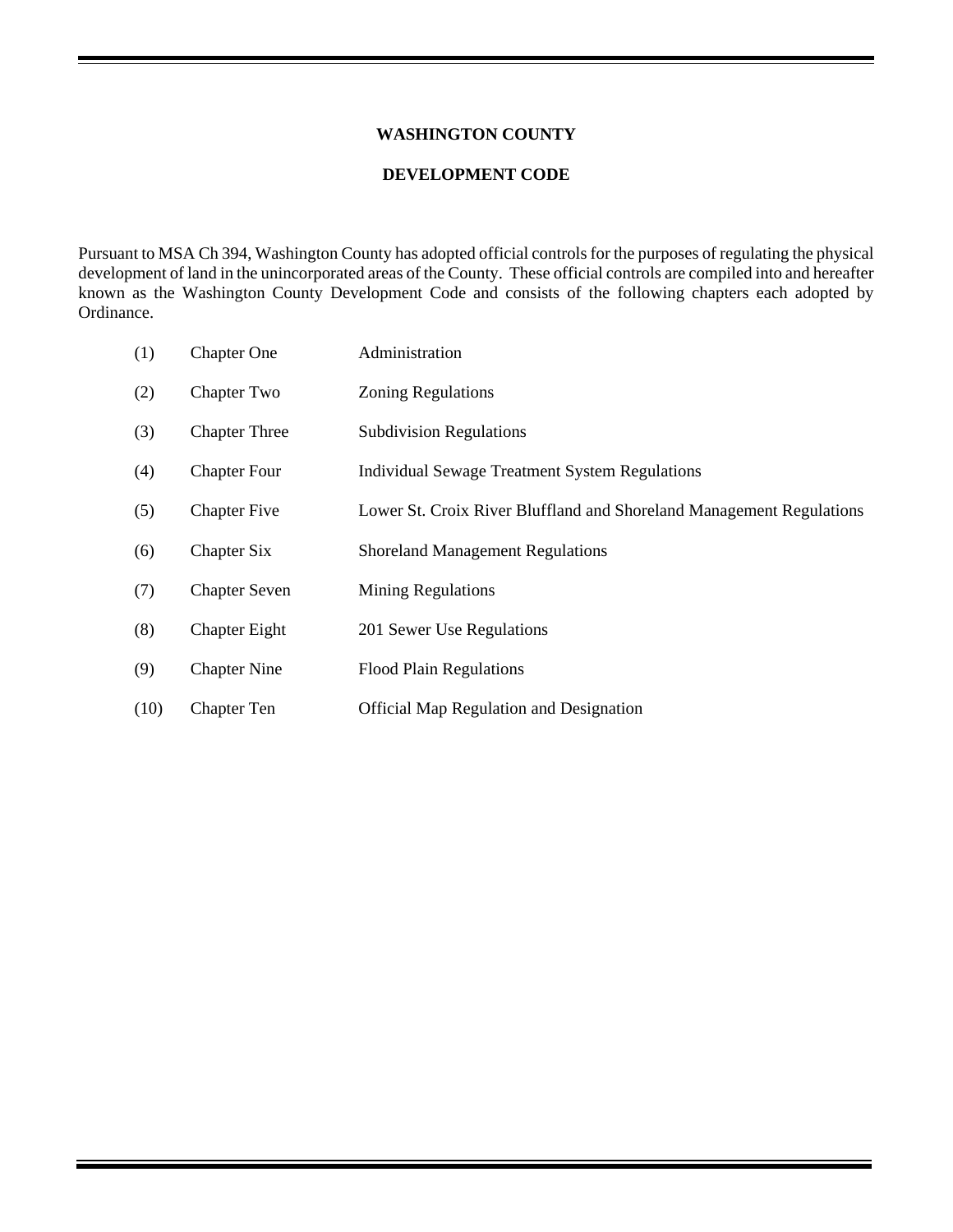# **WASHINGTON COUNTY DEVELOPMENT CODE**

### **CHAPTER SEVEN MINING REGULATIONS**

#### **Table of Contents**

| <b>SECTION 8. INSURANCE, FINANCIAL GUARANTEES, FEES &amp; INSPECTIONS  20</b> |
|-------------------------------------------------------------------------------|
|                                                                               |
|                                                                               |
|                                                                               |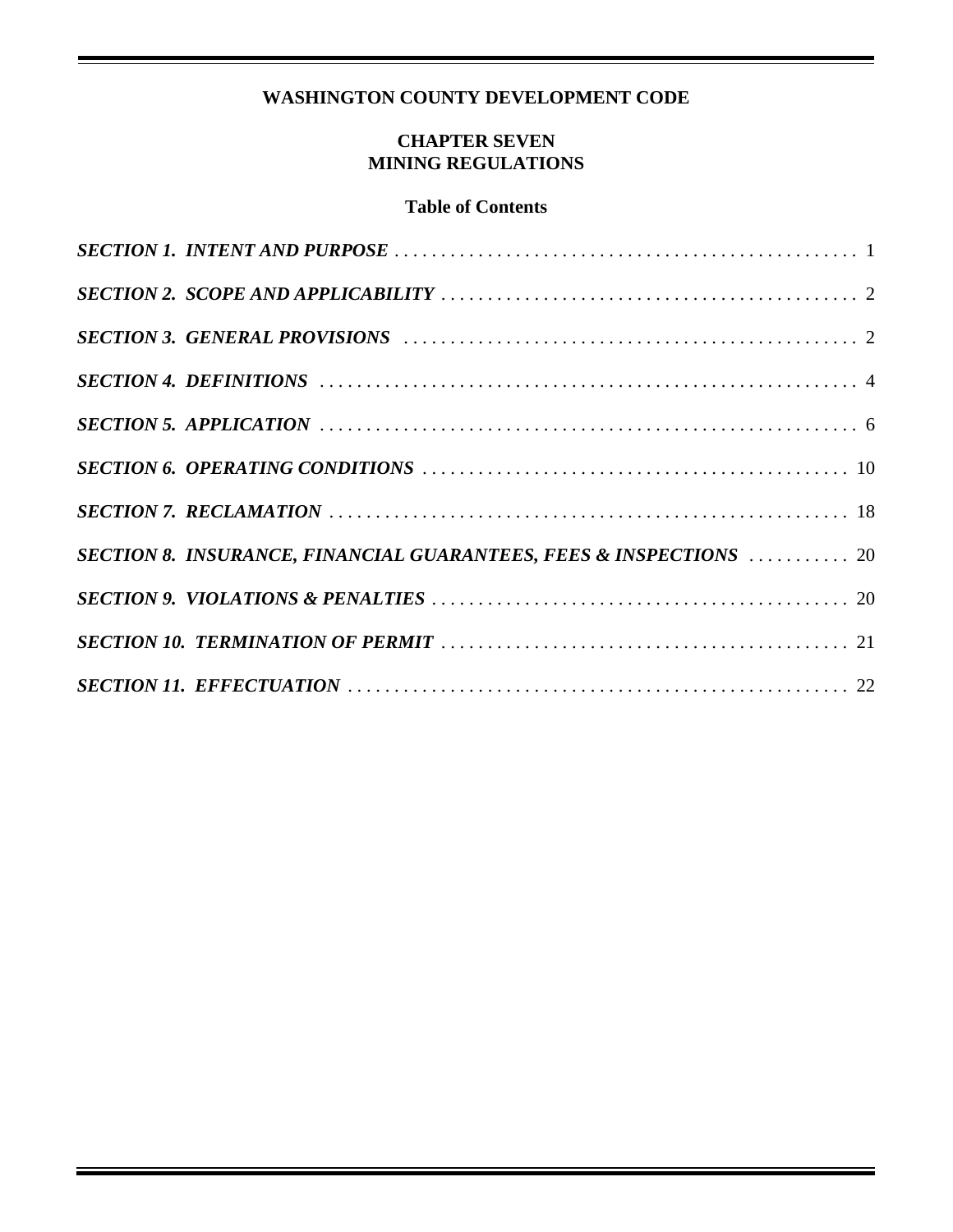## **WASHINGTON COUNTY DEVELOPMENT CODE**

#### **CHAPTER SEVEN**

#### **MINING REGULATIONS**

This Chapter of the Washington County Development Code shall be known as the Washington County Mining Regulations and may be referred to in this Chapter as "this Chapter" or the "Mining Regulations". This mining regulation is adopted pursuant to the authorization and policies contained in Minnesota Statutes, Chapter 394.

#### *SECTION 1. INTENT AND PURPOSE*

- *1.2* Short Title. This Ordinance shall be known, cited and referred to as the Washington County Mining Ordinance; except as referred to herein, where it shall be known as, "This Ordinance."
- *1.3* Purpose. This Ordinance is adopted for the purposes of:
	- (1) Providing for the economic availability and removal of sand, gravel, rock, soil and other materials vital to the continued growth of Washington County.
	- (2) Establishing regulations, safeguards and controls in the unincorporated areas of the County regarding noise, dust, traffic, drainage, groundwater quality and other factors which will minimize the environmental and aesthetic impacts on mined or adjacent property.
	- (3) Reducing the potential for pollution caused by wind, soil erosion and sedimentation.
	- (4) Establishing locations, orderly approval process and operating conditions under which mining operations will be allowed in the unincorporated areas of the County and to establish conditions which ensure the restoration of mined areas consistent with the existing and planned land use patterns.
	- (5) Ensuring compliance with the regulations established in this ordinance on those mining operations presently operating in Washington County.
	- (6) Distinguishing between operations operating with a permit prior to the effective date of this ordinance and operators who do not have a permit prior to the effective date of this ordinance. Those operators with a permit shall be allowed to continue according to the terms and conditions of their pre-existing permit. Those operators without permits shall be allowed to continue, subject to obtaining a preliminary permit and shall be allowed to expand or continue their operation only if they comply with the terms and conditions of this ordinance. The purpose of the preliminary permit is to bring operators without a permit into compliance with the performance standards of this ordinance and establish a time frame within which they must apply for a conditional use permit.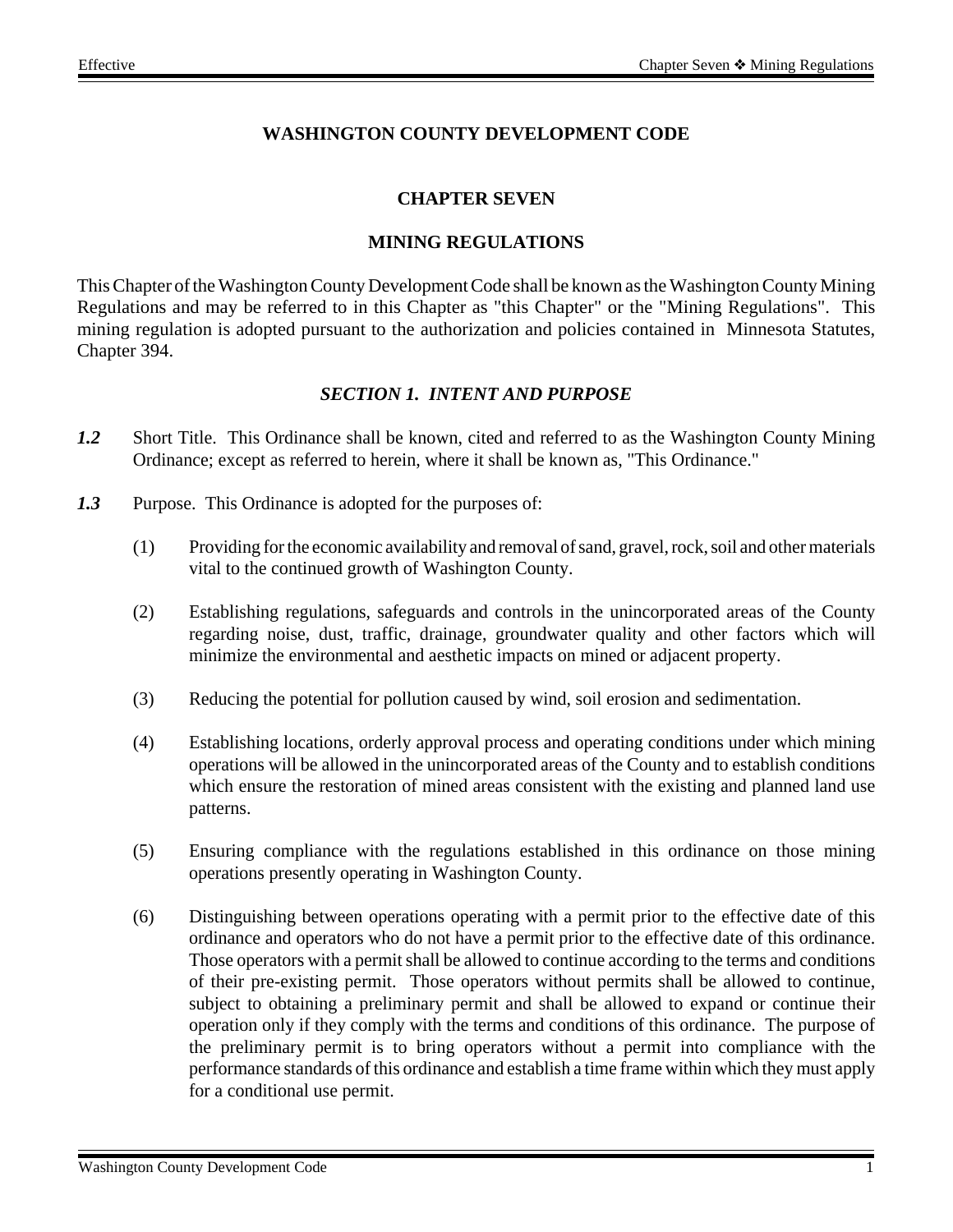## *SECTION 2. SCOPE AND APPLICABILITY*

- *2.1* Adoption of the Washington County Mining Ordinance
	- (1) There is hereby adopted, for purposes of regulating the removal and processing of sand, gravel, rock, soil or other deposits, the Washington County Mining Ordinance. This Ordinance applies to all lands within the unincorporated areas of Washington County. It is not intended by this Ordinance to repeal, amend, or in any way impair or interfere with existing provisions of other laws or ordinances except those specifically repealed by, or in conflict with this ordinance, or with private restrictions placed upon property by deed, covenant, or other private agreement, or with restrictive covenants governing the land. Where this Ordinance imposes a greater restriction upon the land than is imposed or required by such existing provisions of law, ordinance, contract or deed, the provisions of this Ordinance shall control. In the event of conflicting provisions in the text of this Ordinance, or any other County Ordinance, the most restrictive shall apply. If any township within the County has more restrictive provisions than this Ordinance, the more restrictive provision would apply.

#### *SECTION 3. GENERAL PROVISIONS*

- *3.1* Pre-permitted Uses. Mining operations operating with a valid Conditional Use Permit issued by Washington County and in compliance with the terms and conditions of said Conditional Use Permit shall be permitted to continue subject to the following:
	- (1) Such uses shall not be permitted to expand, either in size or use, beyond the limits set forth in the Conditional Use Permit without first obtaining a new Conditional Use Permit.
- *3.2* A mining permit is required for all mining operations and are subject to the following:
	- (1) The operation of a mining operation without a valid Conditional Use Permit or an operation in violation of Section 3.2 (2) is declared to be a nuisance, and it shall be unlawful for any person, partnership, company or corporation to engage in mining in violation of this section, or for any property owner to permit a person to mine their property in violation of this section.
	- (2) Preliminary Permit. All mining operations operating within Washington County without a valid Conditional Use Permit issued by Washington County as of the effective date of this ordinance shall apply for a preliminary permit within 90 days following the effective date of the ordinance. The application shall be in writing on forms provided. Upon receipt of an application and proof that the operation is in compliance with the reporting and payment of aggregate removal tax requirements of Washington County Ordinance No. 33, Washington County will issue a preliminary permit for the existing operation.
	- (3) The permit shall stipulate that the operational standards contained in Sections 5.5, Protection of Water Tables; 5.12, Abandoned Wells; 6.1 (1), Setbacks; 6.1 (2), Fencing; 6.1 (3), Hours of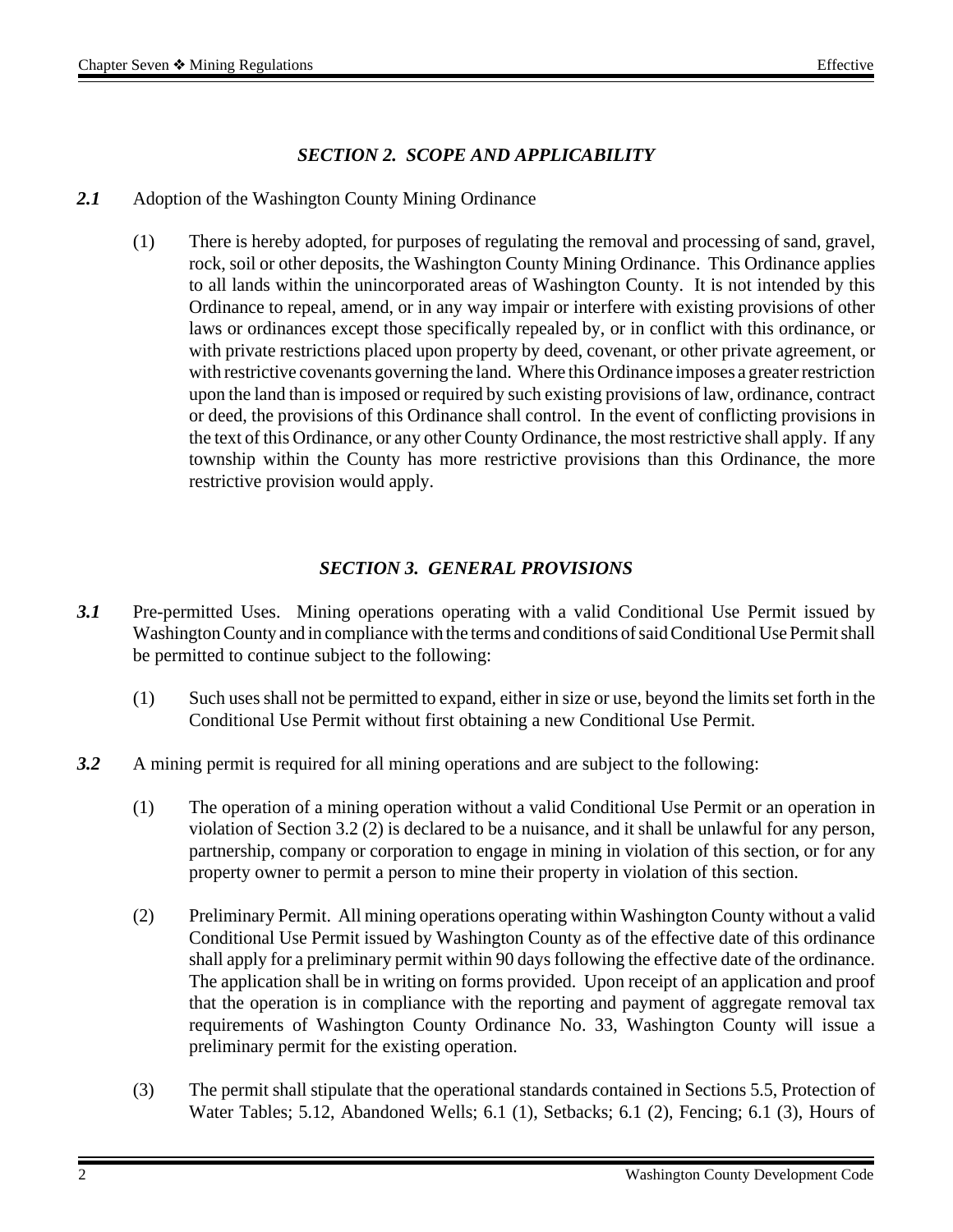Operation; 6.1 (7), Dust Control; 6.1 (8), Noise; 6.1 (9), Depth of Excavation; 6.1 (10), Site Clearance; 6.1 (11), Appearance/Condition; 6.1 (16), Processing; 6.1 (17), Recycling; 6.1 (19), Asphalt Plant; 6.1 (20), Fuel Storage; 7.2, Timing of Restoration; and 7.6, Topsoil; must be complied with. Issuance of the preliminary permit shall not be binding on the County with regard to approval of a conditional use permit. Preliminary permits shall restrict the operator to the same type of operation as existed on the effective date of this Ordinance and the amount of material that may be removed annually prior to the issuance of a Conditional Use Permit shall not exceed the highest quantity of material removed in any one of the last 5 years, as evidenced by the reports filed with Washington County pursuant to Section 3 of Washington County Ordinance No. 33, the Aggregate Removal Tax Ordinance.

- (4) The information contained in the preliminary permit shall be used by the Zoning Administrator to prioritize existing mining operations as to their potential aesthetic and environmental impacts. The impacts shall be the basis on which the Zoning Administrator provides notification to existing operations of the need for a Conditional Use Permit. Existing operations must apply for a Conditional Use Permit within 90 days of being notified by the Washington County Zoning Administrator of the need for a permit. If no permit is applied for and/or subsequently issued, all mining operations shall cease and the property restored in accordance with the provisions of this ordinance.
- (5) The Conditional Use Permit issued by Washington County shall be valid for a maximum of 5 years. If the operator seeks to continue beyond expiration, an application for a new permit must be applied for at least 90 days prior to the expiration of the current permit. An annual permit issued by the local Township is required each year as specified below. An annual report must be submitted to the Washington County Zoning Administrator each year specifying the amount of material removed, area in which mining took place, restoration performed, area proposed to be mined within the next year, and evidence the required bond and insurance is valid.
- (6) In order for Washington County to grant a Conditional Use Permit for a new mining operation or the expansion or change in use of an existing operation, whether under permit or not, all of the following criteria must be met:
	- (A) The subject property is in an AP, A-1, A-2, A-4, RR, CI-R, CI-U ZONING DISTRICT;
	- (B) the property is at least **40** acres in size;
	- (C) all other standards for approval of a conditional use permit as contained in Chapter One, Section 9, of the Washington County Development Code are met;
	- (D) the operation is consistent with the Washington County Comprehensive Plan; and"
	- (E) compliance with all provisions of this Ordinance.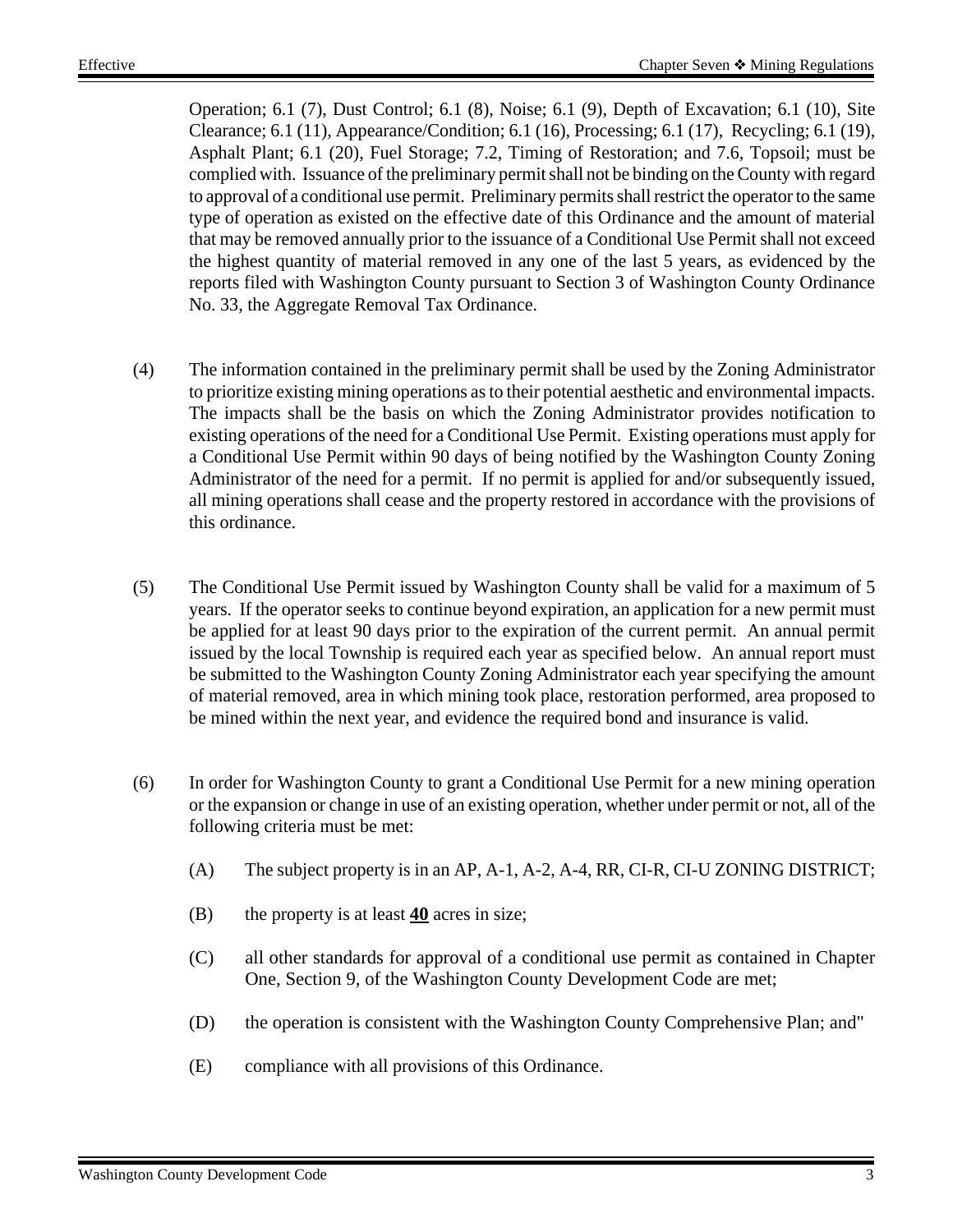Provided, however, that for operations existing on the effective date of this Ordinance, who are not pre-permitted uses and who do not seek to expand their operation beyond the standards set forth in their preliminary permit, need only comply with performance standards contained in this ordinance.

- *3.3* The town board of the township within which the property being mined is located shall issue the annual permit as required by this Ordinance subject to the following:.
	- (1) Prior to the issuance of the annual permit, a copy thereof shall be submitted to the Washington County Zoning Administrator who will review it to see that it complies with the requirements of this Ordinance and the County permit issued. If the permit conforms to the requirements of this Ordinance and any more restrictive conditions set forth by the Township, the annual permit may be issued. If it does not conform with the County Permit, the Washington County Zoning Administrator shall refer it to the Washington County Planning Advisory Commission for review.
	- (2) If the local town board does not want to be involved with the issuance of annual permits as required by this Ordinance, they shall so notify the County Zoning Administrator of this fact. If this is the case, the Washington County Planning Advisory Commission shall administer all of the provisions of this Ordinance. If the Washington County Planning Advisory Commission is the administrating agency then any action taken by them with respect to the issuance or denial of an annual permit may be appealed to the Washington County Board of Commissioners by the applicant or any affected property owner.

## *SECTION 4. DEFINITIONS*

- 4.1 For the purpose of these regulations, certain terms and words are hereby defined as follows:
	- (1) Bond. Any form of security including a cash deposit, surety bond, collateral, or instrument of credit in an amount and form satisfactory to Washington County. All bonds shall be approved by Washington County wherever a bond is required by these regulations.
	- (2) Conditional Use. A land use or development as defined by Ordinance that may not be appropriate generally, but may be allowed with appropriate restrictions as provided by official controls upon a finding that (1) certain conditions as detailed in the zoning ordinance exist, (2) the use or development conforms to the comprehensive land use plan of the County and (3) is compatible with the existing neighborhood.
	- (3) Confined Aquifer. An aquifer overlain by a confining layer of impermeable material.
	- (4) Contour Map. A map on which irregularities of land surface are shown by lines connecting points of equal elevations. Contour interval is the vertical height between contour lines.
	- (5) County. Washington County, Minnesota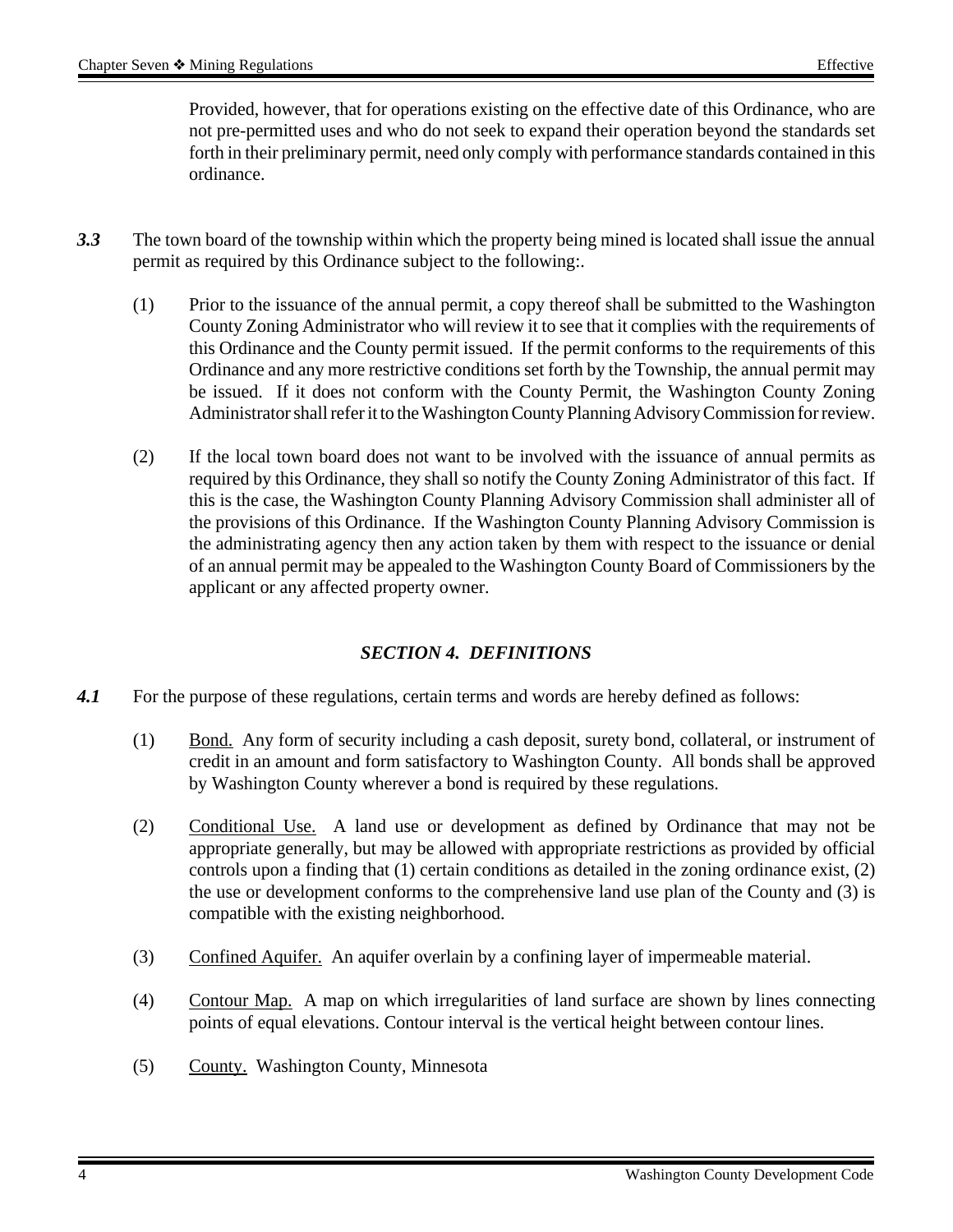- (6) Fence. A partition, struture, wall, or gate erected as a dividing marker, visual or physical barrier or enclosure.
- (7) Grading. The removal, depositing, or moving of more than 50 cubic yards of sand, gravel, rock, soil, clay or other deposits in less than a 1 year period on any parcel.
- (8) Holiday. New Year's Day, Memorial Day, Independence Day, Labor Day, Thanksgiving Day, and Christmas Day.
- (9) Local Governing Body. Town Board of respective community.
- (10) Mining. The excavation, removal, storage or processing of sand, gravel, rock, soil, clay, or other deposits. Mining shall not include the excavation, removal, or storage of rock, sand, dirt, gravel, clay, or other material for the following purposes:
	- (A) Excavation for the foundation, cellar, or basement of some pending structure for which a permit has been issued and which is to be erected immediately following the excavation, removal or storage.
	- (B) On-site construction of approved roads, sewer lines, storm sewers, water mains, surface water drainage approved by the local unit of government, agriculture or conservation purposes, sod removal, or other public utilities.
	- (C) Landscaping purposes on a lot used or to be used as a building site.
	- (D) Grading/excavation of less than 1 acre of land in conjunction with improvement of a site for lot development, providing activities will be completed in one year.
- (11) Operator. The person, partnership, company, corporation or other business entity engaged in or proposing to engage in a mining operation. In the event the operator is not the fee owner of the land to be mined, then the fee owner's consent shall be required.
- (12) Overburden. Those materials which lie between the surface of the earth and the mineral deposit to be mined.
- (13) Owner. An individual, firm, association, syndicate, copartnership, corporation, trust, estate, lessee, or any other legal entity having sufficient proprietary interest in the land sought to be mined to commence and maintain proceedings to mine the same under these regulations.
- (14) Person. Any individual, firm, association, syndicate or partnership, corporation, trust, estate, or any other legal entity.
- (15) Planning Commission. The Washington County Planning Advisory Commission.
- (16) Performance Standards. Those standards, operating conditions, reclamation standards, and other requirements contained in Section 6, Section 7, and Section 8 of this Ordinance.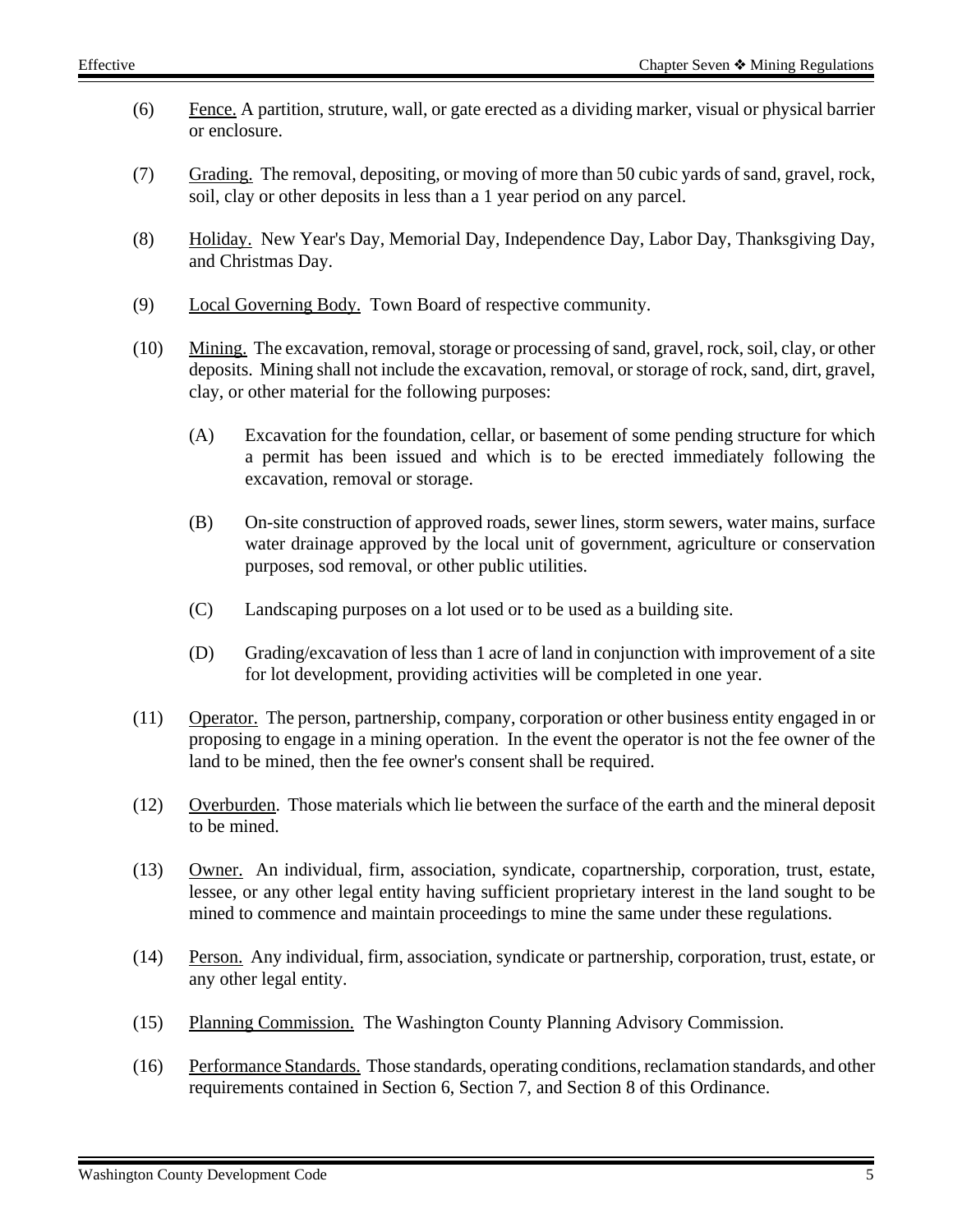- (17) Processing. Any activity which may include the crushing, washing, stockpiling, compounding, mixing, or treatment of sand, gravels, rocks, or similar mineral products into consumable products such as construction grade sand, gravel, concrete, asphalt, and other similar products.
- (18) Reclamation, Restoration, Rehabilitation. To renew land to a self-sustaining, long term use which is compatible with contiguous land uses and which process shall include the reestablishment of vegetation, soil stability and establishment of safe conditions appropriate to the intended use of the land in accordance with the County's Comprehensive Plan and the Conditional Use Permit conditions allowing for excavation and/or processing on the site.
- (19) Stockpiling. Storage of processed or raw materials on the site of the sand, gravel or rock operation.
- (20) Survey, Land. The process of determining boundaries and areas of tracts of land.
- (21) Topsoil. That portion of the overburden which lies within the "A" and "B" horizon of soil closest to the surface and which supports the growth of vegetation.
- (22) Unconfined Aquifer. An aquifer not naturally protected by a confining bed, also known as the water table aquifer.

### *SECTION 5. APPLICATION*

- *5.1* The application for a Conditional Use Permit for a mining operation must be filed with the Washington County Zoning Administrator. The Zoning Administrator shall follow procedures prescribed in Chapter One, Section 9, Conditional Uses, of the Washington County Development Code. Application for renewal for a permit must be made 90 days prior to the termination of the previous permit. The application must be made in the name(s) of the operator of the mine and owner of the land to be mined.
- **5.2** The application shall contain the following:
	- (1) The name and address of the operator and owner of land.
	- (2) An accurate legal description of the property where the mining shall occur.
	- (3) Names of the adjacent landowners including all those within a one-half  $(1/2)$  mile radius of the property.
	- (4) Survey indicating property boundaries.
	- (5) A map of the property where the mining is to occur that clearly indicates the property lines and the limits of the proposed excavation. Topographic data, including contours at 2 foot vertical intervals. Water courses, marshes, wooded areas, rock outcrops, power transmission poles and lines, and other significant features shall also be shown. U.S.G.S. datum shall be used for all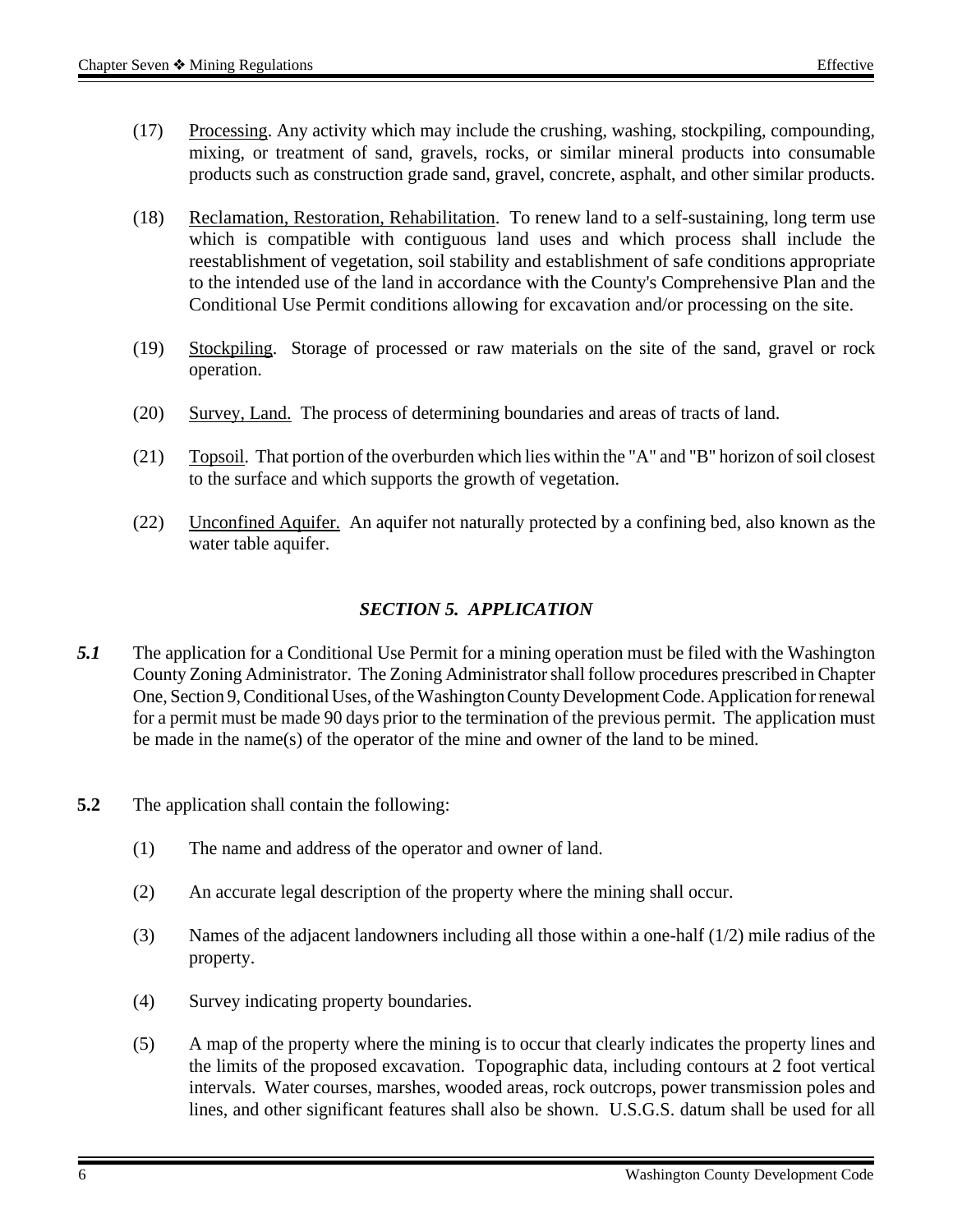topographic mapping. Existing Operations who previously had topographic data completed at 4' intervals is acceptable provided they were done utilizing aerial photography or actual field investigation. Interpolated data from U.S.G.S. Quadrangel maps is not permitted.

- (6) A narrative outlining the type of material to be excavated, mode of operation, estimate of amount of material to be removed, plans for blasting, and other pertinent information to explain the request in detail.
- (7) A fee as established by resolution of the County Board of Commissioners.
- (8) A general location map showing the proposed mining site in relation to the community.
- (9) A map showing access routes between the property and the nearest arterial road.
- (10) Roads or streets: show name, right-of-way width and travelled portion width.
- (11) Easements: show widths and identify utility or other purposes.
- (12) Natural land features: show locations of watercourses and drainageways, flood of record, wetlands, sinks, basins, and wooded areas.
- (13) Man-made features: show buildings and other structures, dams, dikes, and impoundments of water.
- (14) Adjacent land features: all of the standards above shall apply to delineation of the area within 300 feet of the perimeter of the mined area. In addition, show all platted subdivision lots, metes and bounds parcels, and all homes within 1/4 mile of the property boundaries.
- (15) Groundwater: a plan for groundwater quality protection shall be submitted with the application. The plan shall include a minimum of 3 borings showing depth to groundwater. If groundwater is not encountered at a depth of 15 feet below the bottom of the proposed pit floor, the applicant need not extend borings any further.
- (16) Cross-sections: a minimum of 3 cross-sections showing the extent of overburden, extent of sand and gravel deposits, the water table, and any evidence of the water table in the past. The Planning Commission reserves the right to require additional borings if necessary.
- (17) Processing areas shall be identified and boundaries shown to scale.
- (18) Access road to processing and mining areas shown to scale.
- (19) Sequences of operation showing approximate areas involved shall be shown to scale and serially numbered with a description of each.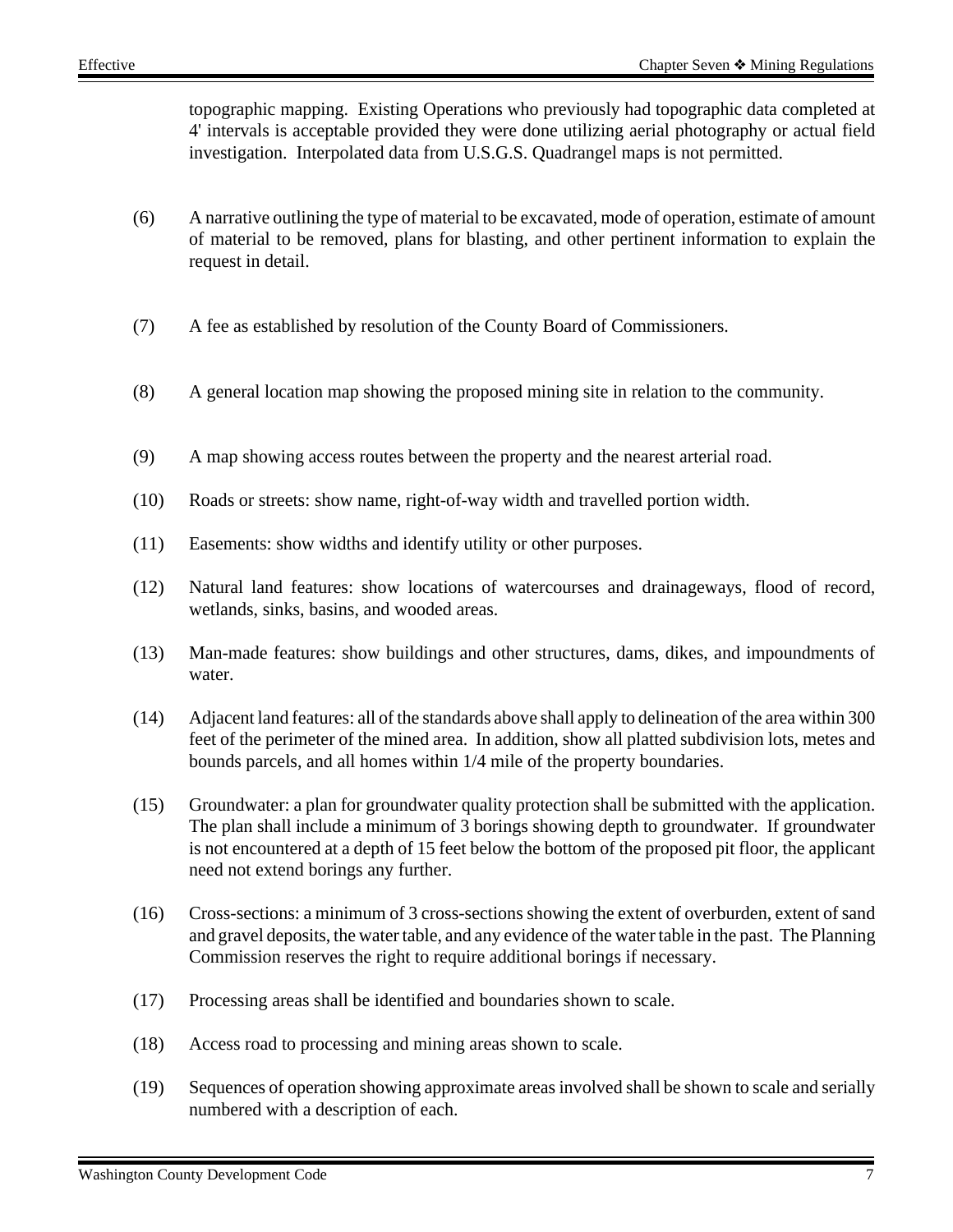- (20) Location of screening berms shall be shown to scale, and notes shall be provided indicating when they will be used as reclamation material. In the same manner overburden storage areas shall be identified and noted.
- (21) Fences and gates shall be shown on the site map, and their type or construction shall be described.
- (22) Proposed location of principal service or processing buildings or enclosures shall be shown, as well as location of settling basins and process water ponds.
- (23) Site drainage features shall also be shown and flow directions indicated.
- (24) Lighting. Set forth the planned lighting of the area and any other equipment or structures that will be installed or built.
- (25) Reclamation plan in conformance with Section 7.
- (26) The operator must indicate if blasting is proposed as part of the mining operation and frequency of blasting.
- (27) Any other information or reports the Planning Commission deems necessary for purposes of evaluating environmental or aesthetic impacts.
- (28) Township Review. Upon submittal of an application to the County, the County shall send the application to the Township in which the property to be mined is located for review. For purposes of establishing the County public hearing date on the application, the application shall be deemed complete upon the earlier of the expiration of thirty (30) days from the date the application is sent to the Township or receipt of comments from the Township.
- **5.3** A mandatory Environmental Assessment Worksheet shall be required for development of a facility for the extraction or mining of sand, gravel, stone or other nonmetallic minerals which will excavate 40 or more acres of land to a mean depth of 10 feet or more during its existence. Washington County will be the responsible governmental unit for the preparation of the Environmental Assessment Worksheet. Costs associated with the preparation of an Environmental Assessment Worksheet shall be borne by the applicant.
- **5.4** A mandatory Environmental Impact Statement shall be required for the development of a facility for the extraction or mining of sand, gravel, stone or other nonmetallic minerals, which will excavate 160 acres of land or more to a mean depth of 10 feet or more during its existence. Washington County will be the responsible governmental unit for the preparation of the Environmental Impact Statement. Costs associated with the preparation of an Environmental Impact Statement shall be borne by the applicant.
- **5.5** Protection of Water Tables. The maximum depth of excavation shall be established so that groundwater quality is protected. This depth of excavation shall be established by the Planning Commission and will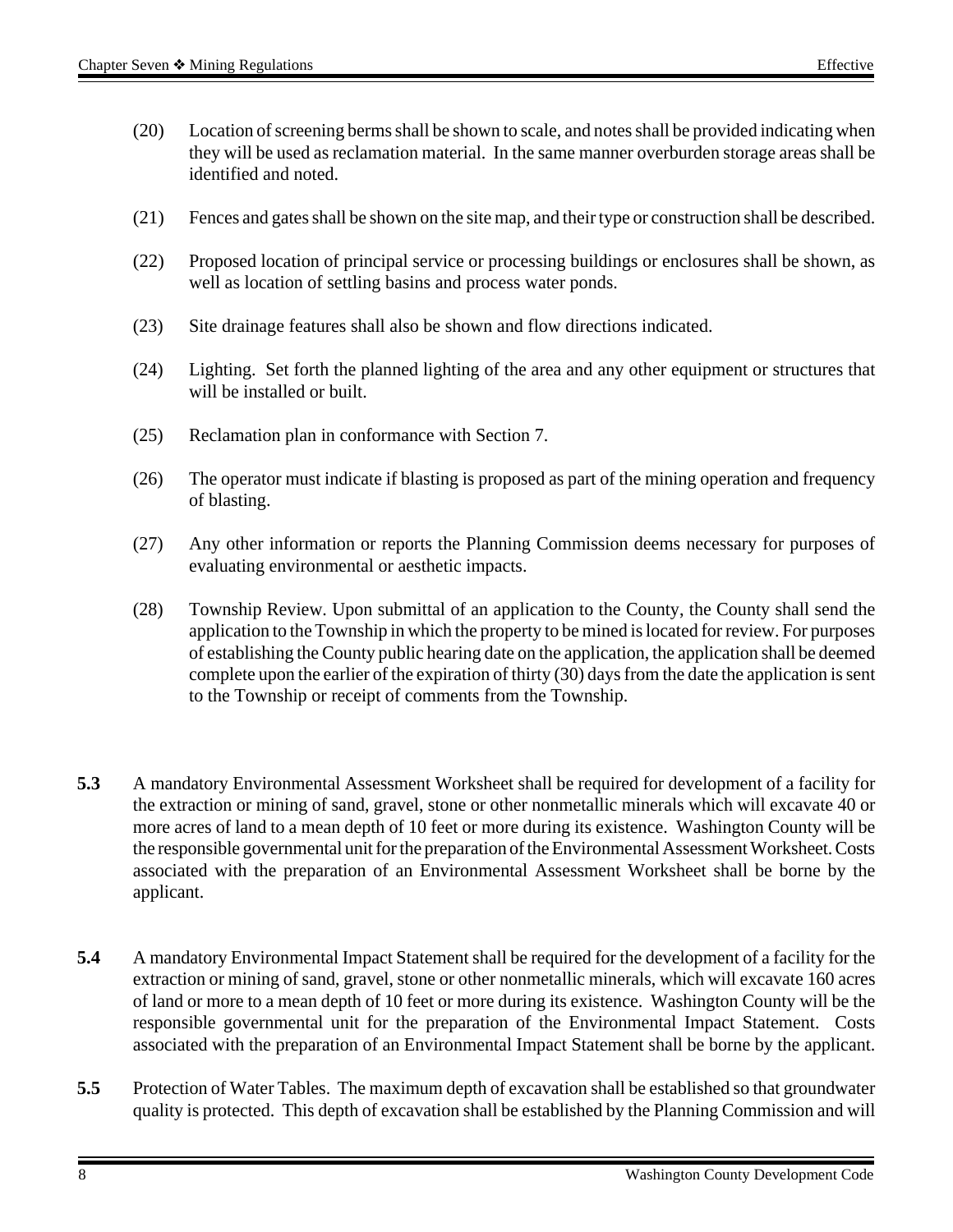be based, in part, upon soil characteristics, depth to water table, nature of mining proposed, and local use of the aquifer. Mining shall not occur in confined aquifers. Excavation into unconfined aquifers must be closely monitored and conducted according to the conditions of the permit.

No extraction operations shall be conducted in such a manner as to permanently lower the water table of surrounding inhabited properties or any other water body. An Environmental Assessment Worksheet shall be required for any operation in which mining is proposed below the groundwater level.

- **5.6** All provisions of the Minnesota Environmental Quality Board Environmental Review Program must be complied with.
- **5.7** Permits from the Minnesota Pollution Control Agency may be required for a mining operation in relation to air and water quality. An air quality permit may be necessary for smoke stack discharges from processing plants or fugitive dust from operating areas. If the mining operation discharges water (from pit de-watering and/or gravel washing), a State Disposal System permit or a National Pollution Discharge Elimination permit may be necessary from the Minnesota Pollution Control Agency. As a condition of any permit issued pursuant to this Ordinance, no mining will be allowed until evidence is shown the operator has obtained these permits or none are necessary.
- **5.8** Permits from the Minnesota Department of Natural Resources may be required in the event any type of work is proposed in public waters or if there is a need for de-watering the pit to gain access to sand, gravel and rock. A permit may also be needed for a well in connection with a washing facility. As a condition of any permit issued pursuant to this Ordinance, no mining will be allowed until evidence is shown the operator has obtained these permits or none are necessary.
- **5.9** A mining permit must be secured from the township in which the property to be mined is located or the applicant must present evidence a permit is not needed.
- **5.10** Any mining operation having access from a State or County highway must obtain an access permit from the respective agency. A turn lane and/or bypass lane may be required by the respective agency to reduce the risk of traffic safety hazards. The cost of construction of a turn or bypass lane shall be the sole expense of the operator.
- **5.11** As part of the original application for a mining permit and any subsequent renewals, the applicant shall submit grading plans and phased rehabilitation plans to the Washington County Soil & Water Conservation District and the appropriate Watershed District or Water Management Organization for approval. Their approval shall be made prior to the adoption by the Planning Advisory Commission..
- **5.12** Abandoned wells must be sealed in accordance with State and County requirements.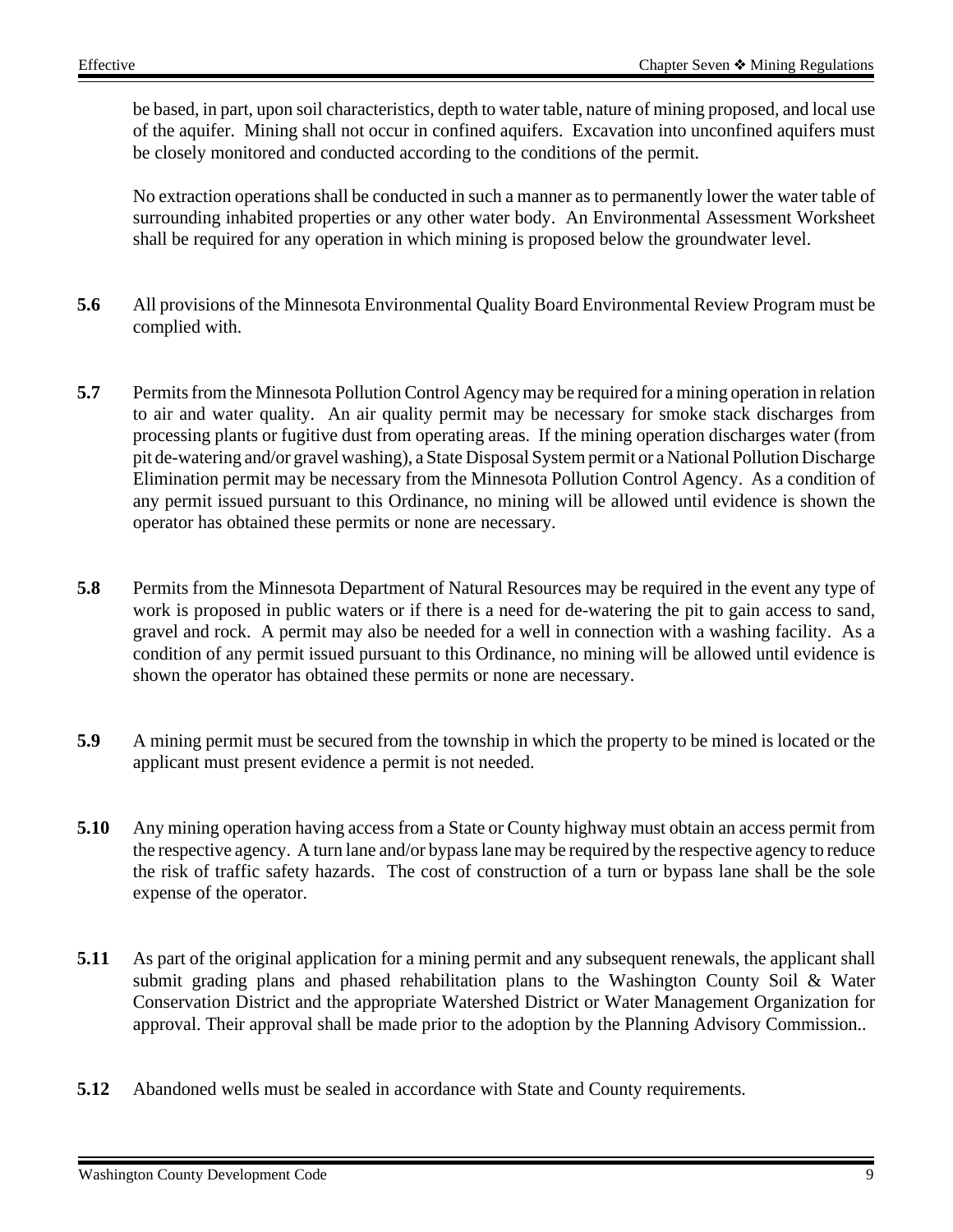### *SECTION 6. OPERATING CONDITIONS*

- *6.1* Operating Conditions. The following operating conditions and standards must be met for all mining operations.
	- (1) Setbacks. No mining, stockpiling or land disturbance shall take place within:
		- (A) 50 feet of adjoining property lines;
		- (B) 200 feet of any existing occupied structures not owned by the operator or owner;
		- (C) 100 feet of any contiguous property subdivided into residential lots;
		- (D) 100 feet of any road right-of-way of any existing or platted street, except the amount of material stockpiled on the effective date of this Ordinance may continue but not be expanded. Mining may be allowed up to 50 feet of the road right-of-way so long as the property is restored to 100 feet within one mining season period as set forth in the approved reclamation plans, and;
		- (E) If 2 or more mining operations are contiguous to one another, the common boundary may be mined if the Planning Commission approves the respective restoration plans.
	- (2) Fencing. Where deemed necessary by the Planning Advisory Commission for the protection of the general public, a fence shall be constructed prior to the commencement of the operation, enclosing the area authorized by the permit to be mined. Where fencing is required by the Planning Advisory Commission, said fence shall be, at a minimum, a three strand wire fence and the fence shall be posted with warning signs. The Planning Advisory Commission reserves the right to require alternative fencing standards if conditions warrant. The fence shall be maintained and shall remain until reclamation is determined to be complete.
	- (3) Hours of Operation. Those portions of the mining operation consisting of excavating, stockpiling, processing, or hauling shall be conducted only between the hours of 7:00 a.m. and 7:00 p.m., Monday through Friday, unless other hours or days of operation are specifically authorized by the local governing body. No such operations shall be allowed on Holidays unless approved by the local governing body. Retail sales of product is allowed on Saturdays between the hours of 8:00 a.m. and 5:00 p.m. unless otherwise prohibited by the local governing body. Retail sales for purposes of this section shall mean the sale of product to individuals for personal use and shall exclude commercial hauling. Blasting shall only take place between the hours of 8:00 a.m. and 5:00 p.m., Monday through Friday. Blasting is not permitted on Holidays.
	- (4) Screening. Where deemed necessary by the Planning Advisory Commission, extracting and processing operations shall be screened or located in such a manner so as to minimize their visual impact on surrounding properties. To minimize their visual impact on surrounding properties, a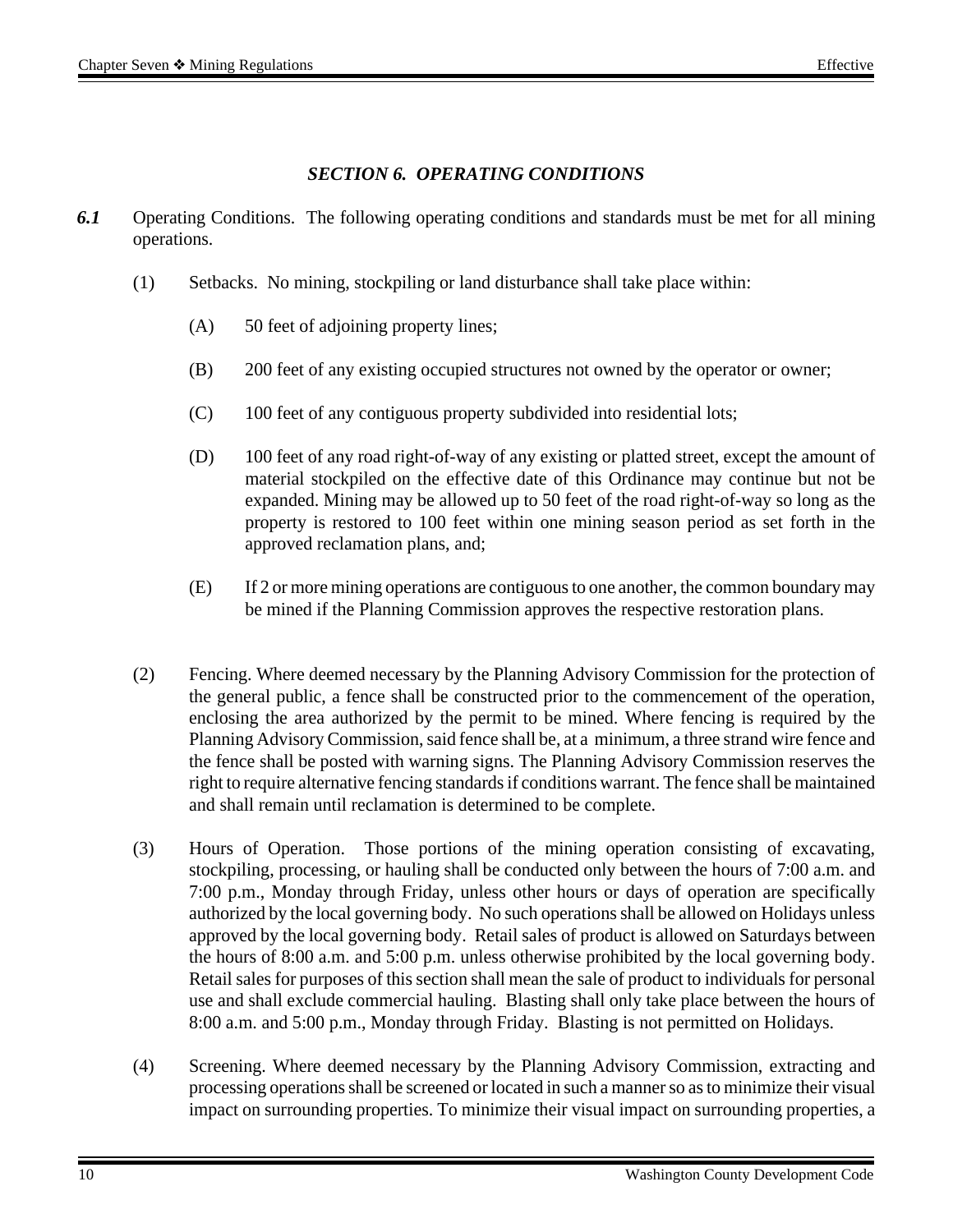continuous screen shall be installed and maintained, either along the street or along the perimeter of the visible portion of the area being operated.

The following shall serve as the minimum performance standards and may be varied as determined by the Planning Advisory Commission:

(A) The screen shall have a total height of not less than six feet and shall consist of the following types:

- (1) Walls. A wall shall consist of concrete, stone, brick, tile, or similar type of solid masonry material a minimum of four inches thick.
- (2) Berms. A berm shall be constructed of earthen materials, and it shall be landscaped.
- (3) Fences, Solid. A solid fence shall be constructed of wood and shall form a continuous screen.
- (4) Fences, Open. An open weave or mesh-type fence, when not used in combination with a berm, shall be combined with plant materials to form an continuous screen.
- (5) Planting. Plant materials, when used as a screen, shall consist of dense evergreen plants or a majority of dense evergreen plant materials combined with deciduous plants provided a continuous screen is established. They shall be of a kind or used in such a manner so as to provide a continuous screen within 24 months after commencement of operations in the area to be screened. Plant materials shall not be limited to a maximum height. Said design shall be prepared by a licensed landscape contractor or an architect.

The County Planning Commission shall require that either (1), (2), or (3) above shall be installed if, after 24 months after commencement of operations in the area to be screened, plant materials have not formed an opaque screen, or if an opaque screen is not maintained.

- (6) Required screening shall be setback at least 20 feet from the point of intersection of:
	- (a) A vehicular accessway or driveway and a street;
	- (b) A vehicular accessway or driveway and a sidewalk; and
	- (c) Two or more vehicular accessways, driveways, or streets.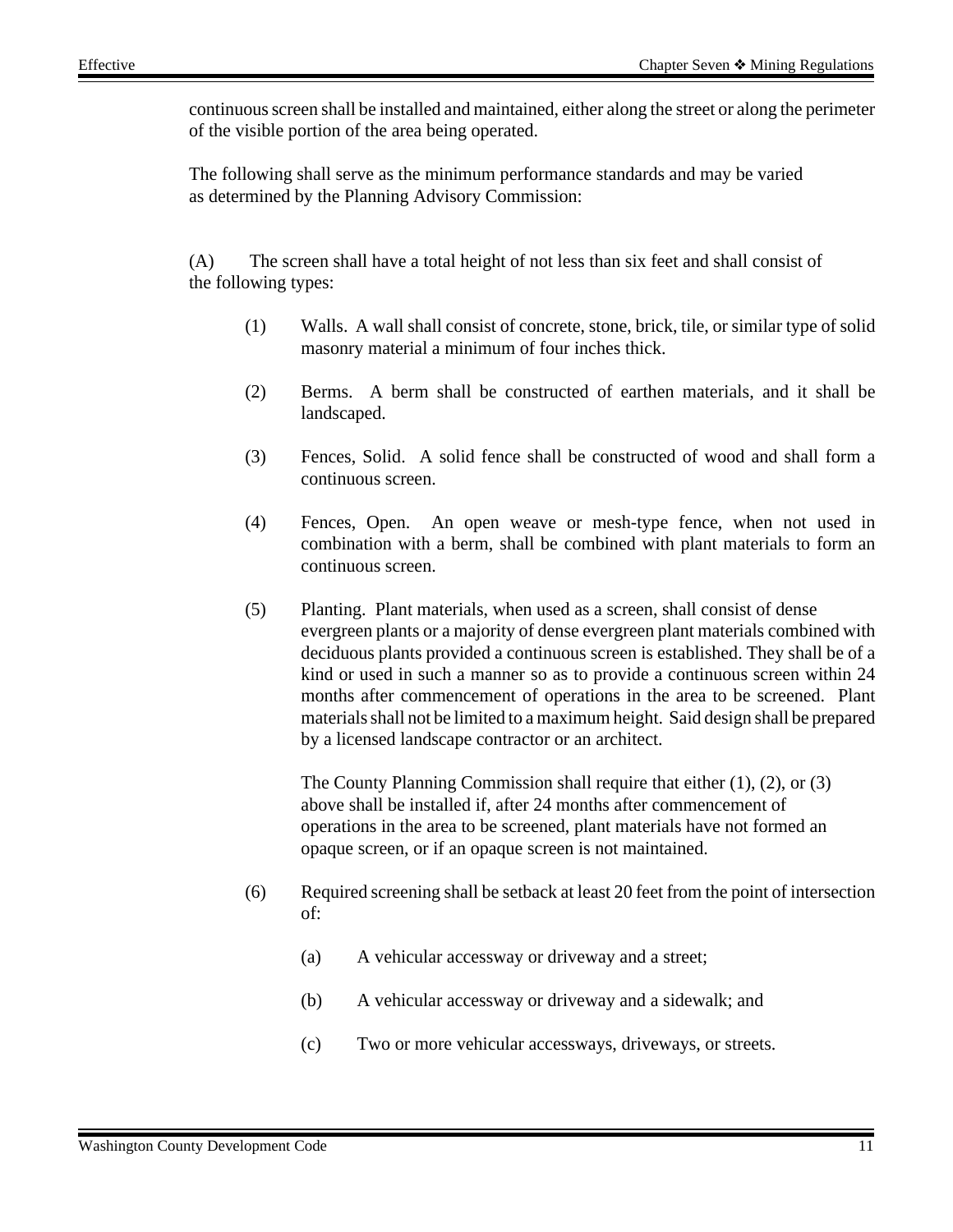- (d) Required screening shall be installed prior to commencement of operations.
- (5) Dust Control. The owner must construct, maintain and operate all equipment in such a manner as to minimize on-site and off-site dust conditions. All operations shall meet the standards of the State Pollution Control Agency. The driveway access to the sand and gravel operation must be setback at least 25 feet from neighboring property lines. The operator shall maintain all ways and roads within the site in a dust-free condition, providing such surfacing or other treatment as may be deemed necessary by the Planning Advisory Commission, provided that the treatment produces no potential pollution hazards to the ground and surface waters of the area. All gravel pit accessroads shall be provided and maintained with a dustless non-oiled surface not less than twenty-two (22) feet wide from the connection to a public road to a point within one hundred (100) feet of the loading area. Access roads shall also be constructed and maintained in such a manner that the deposit of earth materials on public roads is minimized. The Planning Advisory Commission may require a blacktopped road if deemed necessary.
- (6) Noise. All equipment and other sources of noise must operate so as to be in accordance with Federal, State and County noise standards.
- (7) Depth of Excavation. The maximum depth of excavation may be regulated based on groundwater protection and/or the ability to restore the property.
- (8) Site Clearance. All stumps and other debris resulting from the excavation or related activities should be disposed of by approved methods.
- (9) Appearance/Condition. The operator must maintain buildings and plants in a neat condition. Weeds and other unsightly or noxious vegetation shall be controlled as necessary to preserve the appearance of the landscaped area. Existing trees and topsoil along existing public rights-of-way shall be preserved, maintained and supplemented for the depth of the setback or as stipulated in the conditional use permit or excavation permit.
- (10) Sewer. The operator shall provide for adequate drainage to sanitary sewer and storm sewer including lift stations, if necessary.
- (11) Waste Disposal. Any waste generated from the mining operation, including waste from vehicle or equipment maintenance, shall be disposed of in accordance with Federal, State and County requirements.
- (12) Water Quality Monitoring. Water quality monitoring when required shall conform to the following standards: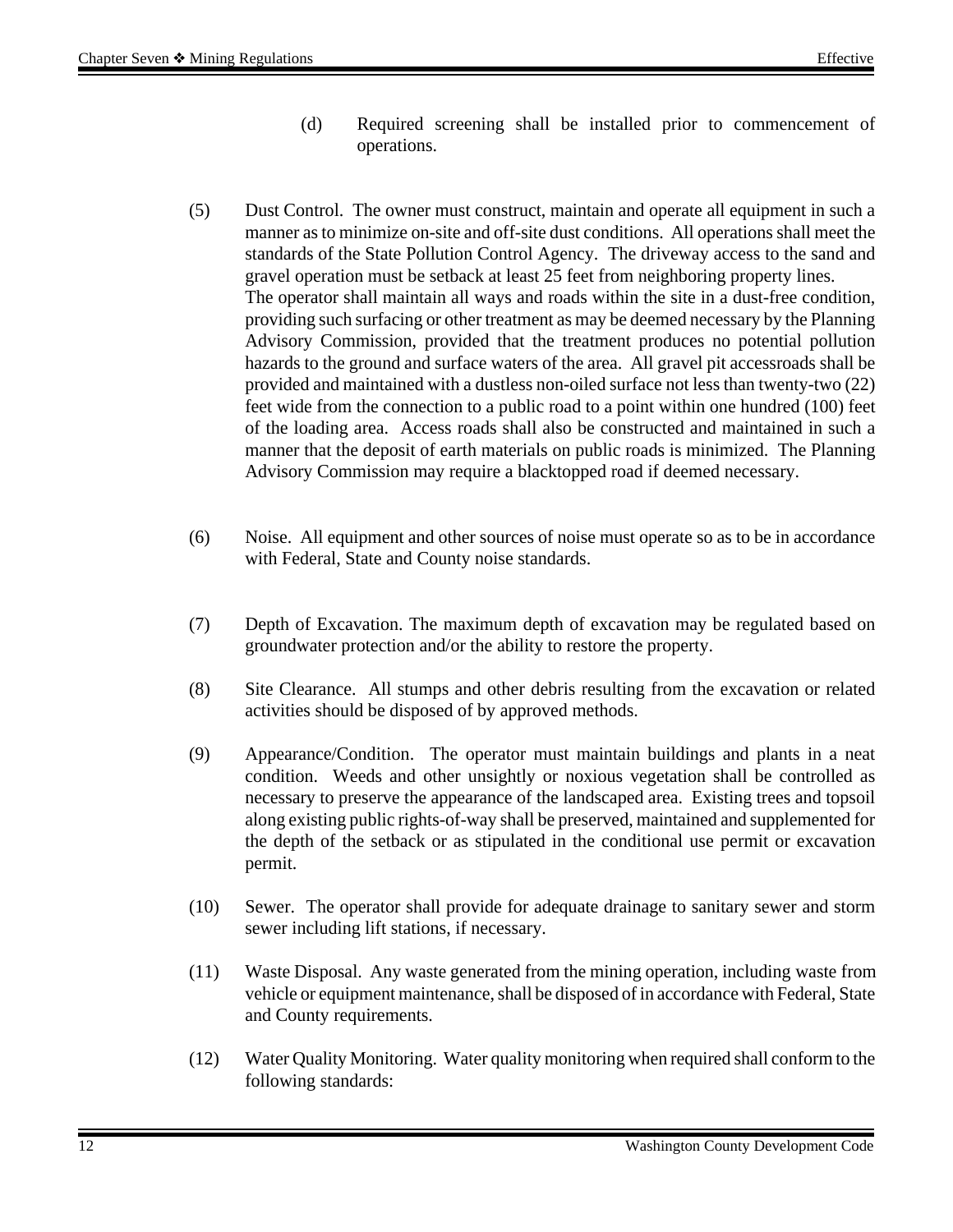Water from monitoring wells and water collected or discharged from the mining area shall be analyzed until one year after reclamation is completed. Samples from monitoring wells shall be taken and testing results submitted prior to the annual permit renewal. More frequent monitoring may be required by the Planning Advisory Commission. Sampling and testing shall be done by an independent testing laboratory or an agency chosen by the Planning Advisory Commission. Monitoring wells shall be sealed one year after reclamation efforts are complete if the site is determined to be uncontaminated. Water samples shall be analyzed to determine the level of nitrates, pesticides, herbicides, and volatile organic compounds specified by the Planning Commission.

- (13) Added Provisions. The operator must comply with such other requirements that Washington County, from time to time, may find necessary to adopt for protection of the health, safety, welfare and prevention of nuisance in the area.
- (14) Processing. Any mining operation in which processing is proposed must meet the following performance standards:
	- (A) A conditional use permit is required for any new or existing mining operation which desires to add processing equipment on-site.
	- (B) The application must include the nature of the processing and equipment, location of the plant, source of water, disposal of water, and reuse of water.
	- (C) Operators who wish to have processing equipment on a temporary basis (processing to be done no more than 15 working days a calendar year, excluding time for assembly and disassembly) shall meet the following criteria:
		- (1) Only materials removed on site are allowed to be processed. No materials may be hauled onto the property for processing, unless all material can be processed during the 15 day time period.
		- (2) Setbacks as outlined in Section 6.1 (1) must be met.
		- (3) All Federal, State and local air, water and noise standards must be met.
		- (4) Operator must notify Washington County and the local township one (1) week in advance and obtain a certificate of compliance from the Zoning Administrator.
		- (5) Processing shall not take place more than fifteen (15) working days per year.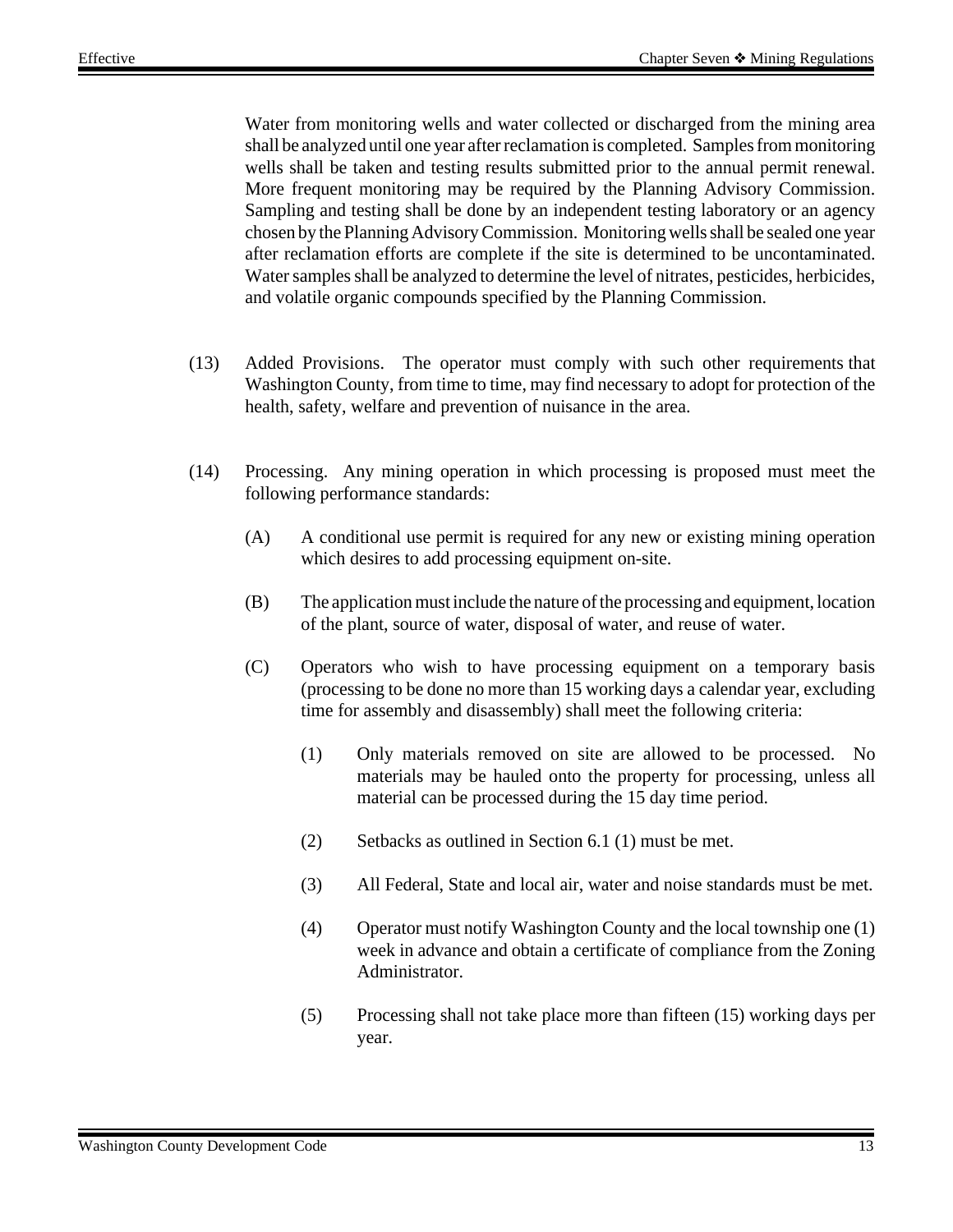- (6) Crushing equipment must be placed in the bottom of the pit area if practical, otherwise located in such a manner as to have the least environmental and aesthetic impact.
- (D) Operators desiring to have permanent processing equipment (more than 15 days per year) on site must meet the following standards:
	- (1) All Federal, State and local air, water, and noise quality standards must be met.
	- (2) Mining operations established after the effective date of this ordinance must encompass at least 40 acres of land area under permit.
	- (3) Processing equipment must be screened from view from property lines and the road.
	- (4) Machinery must be buffered and all noise standards of the State and County must be met.
	- (5) Crushing equipment must be placed in the bottom of the pit if practical, otherwise located in such a manner as to have the least environmental and aesthetic impact.
	- (6) Setback requirements as set forth in Section 6.1 (1**)** of this Ordinance must be met.
- (E) A temporary processing plant in conjunction with a specific road project, located in the right-of-way or very close proximity to the subject road, will be allowed subject to the following conditions:
	- (1) All Federal, State and local air, water and noise quality standards must be met.
	- (2) A certificate of compliance must be obtained from the Washington County Zoning Administrator.
	- (3) The processing equipment must be located so as to minimize the effect on surrounding property owners.
	- (4) Site selection shall not have a negative effect on the public health, safety and welfare.
	- (5) The local governing body must approve the request.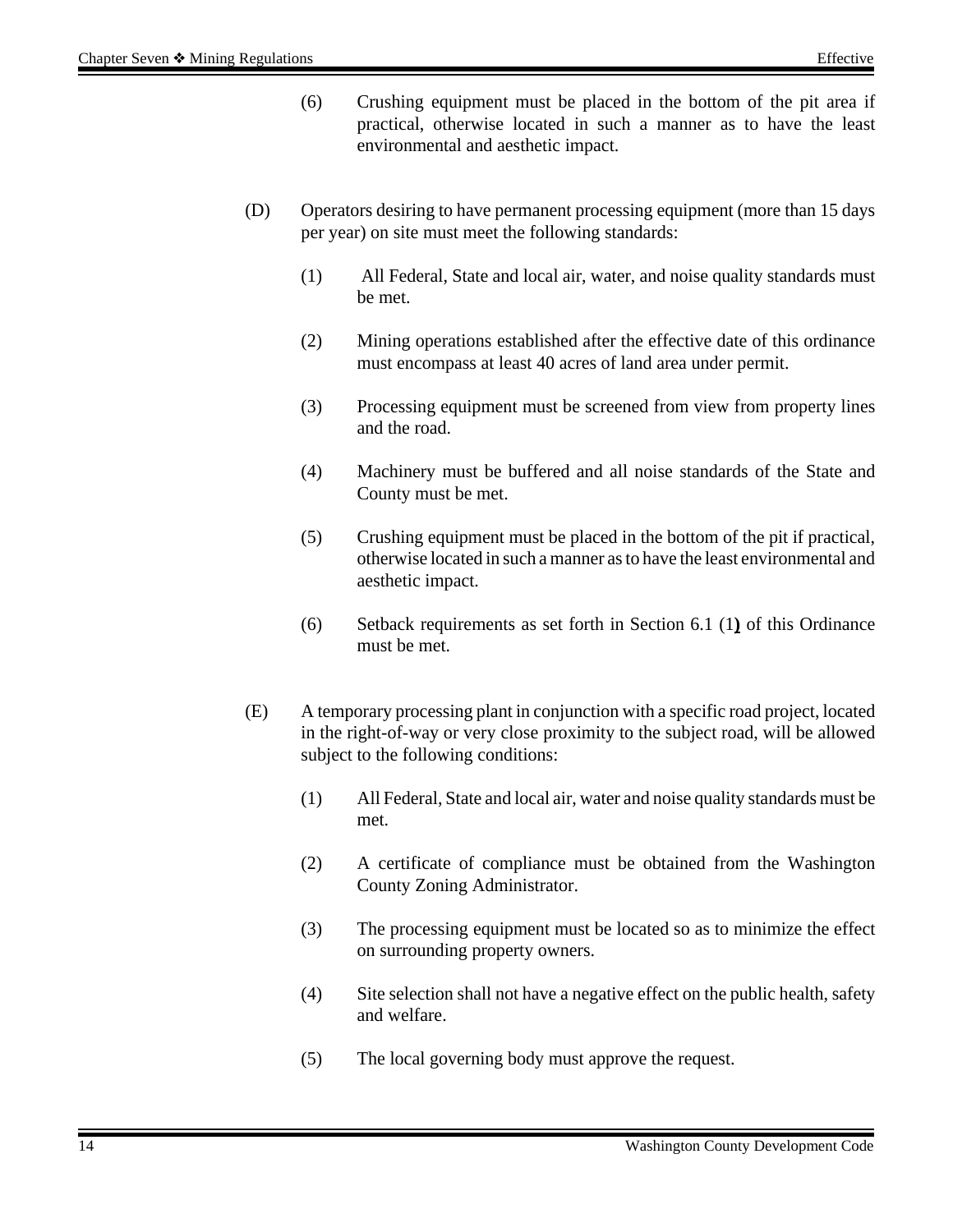- (6) The processing plant shall not be on the property for more than 120 calendar days.
- (7) No materials, outside of the designated right-of-way, may be excavated or removed from the site without a conditional use permit for mining."
- (8) A bond, in an amount determined by the Zoning Administrator, must be posted to assure restoration of the site.
- (15) Recycling. The crushing/processing of used aggregate, concrete and asphalt will be permitted subject to the following conditions:
	- (A) Recycling in conjunction with a specific road project and within the right-of-way or in very close proximity to the subject road shall be permitted for a maximum of 120 days subject to the following standards:
		- (1) A certificate of compliance is obtained from the Washington County Zoning Administrator.
		- (2) The processing equipment must be located so as to minimize the effect on surrounding property owners.
		- (3) Site selection shall not have a negative effect on the public health, safety and welfare.
		- (4) The local governing body must approve the request.
		- (5) If the Zoning Administrator denies the certificate of compliance, appeal of this decision may be made to the Washington County Planning Advisory Commission.
		- (6) All Federal, State and local air, water and noise quality standards must be met.
	- (B) Recycling in conjunction with an approved mining permit shall be allowed subject to the following conditions:
		- (1) Standards contained in Section 6.1 (14) must be met.
		- (2) An estimate of the amount of material to be processed must be submitted. The pile of material to be recycled shall be limited to the amount that can reasonably be processed in two consecutive mining seasons.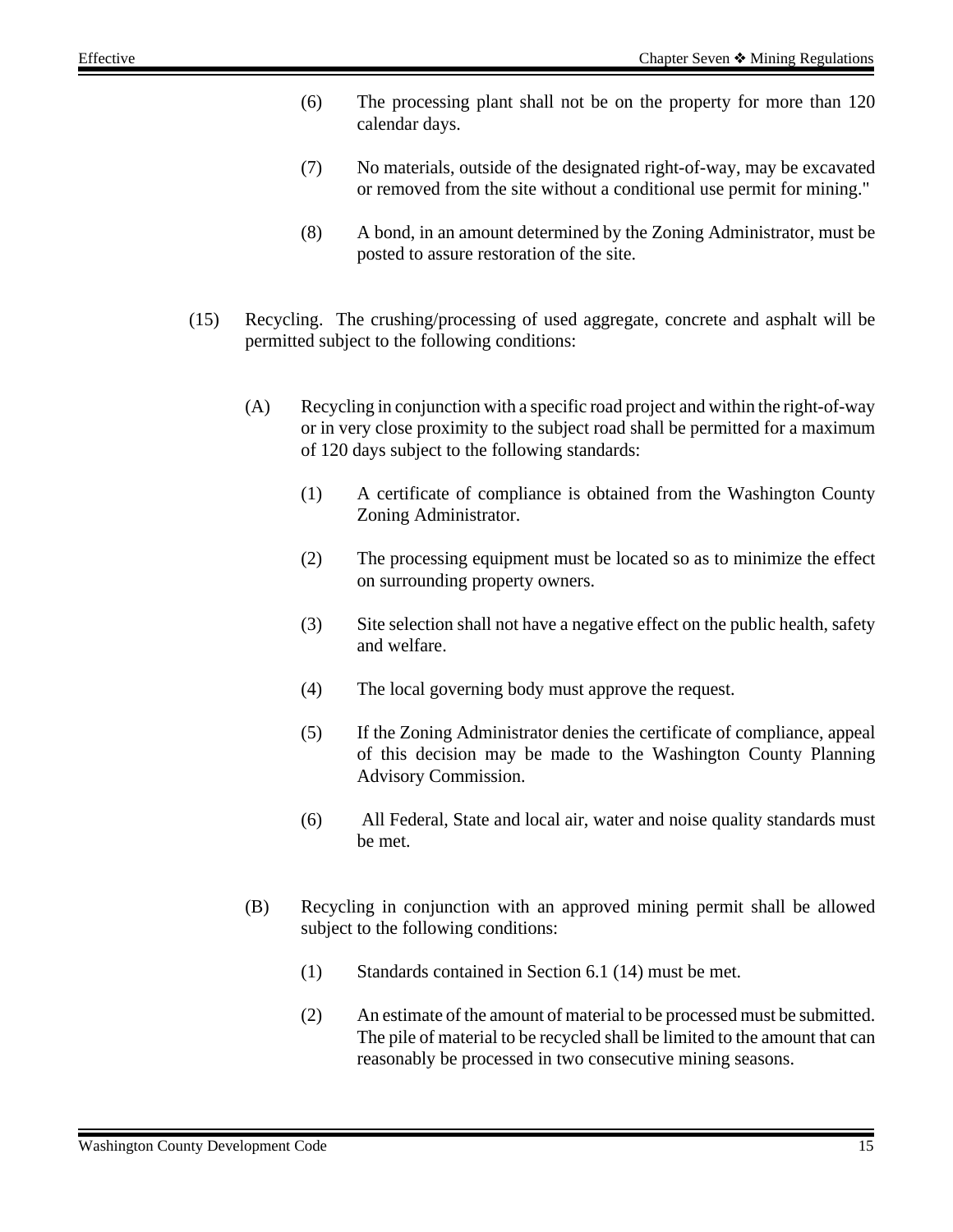- (3) Washington County Planning Advisory Commission approves the recycling as part of the mining permit.
- (C) Recycling not in conjunction with a specific road project or with a permitted mining operation shall only be permitted in an Industrial Zoning District.
- (16) Trucking Operations. All new mining operations must have access to the pit area from a 9 ton blacktop road unless the applicant can demonstrate to the Planning Advisory Commission that conditions are such in a particular area that access to a gravel road will not adversely affect the public health, safety or welfare. The operator shall ensure all loads leaving any pit regulated by this ordinance are loaded so as to comply with State Law.
- (17) Asphalt Plants **and Concrete Ready Mix Plants.** A Conditional Use Permit shall be required for any new or existing mining operation that wishes to have a permanent asphalt plant **and/or a concrete ready mix plant.** Temporary asphalt plants and **concrete ready mix plants** may be allowed if the following conditions are met:
	- (A) Operators desiring to have a temporary asphalt plant and/or a concrete ready mix plant must meet the following standards.
		- (1) Asphalt plants and **concrete ready mix plants** must not be on the property for more than 15 days per year.
		- (2) All setbacks as set forth in Section 6.1 (1) of this Ordinance must be met.
		- (3) All Federal, State and local air, water and noise quality standards must be met. An air quality permit must be obtained from the Minnesota Pollution Control Agency.
		- (4) In the absence of a definitive plan to prevent surface and groundwater contamination, asphalt plants must be equipped with a bag house so there is no water discharge from the unit.
		- (5) Equipment must be located in such a manner so as to have the least environmental and aesthetic impact.
		- (6) Must have approval of the local township and the Washington County Zoning Administrator.
		- (7) A certificate of compliance is obtained from the Zoning Administrator.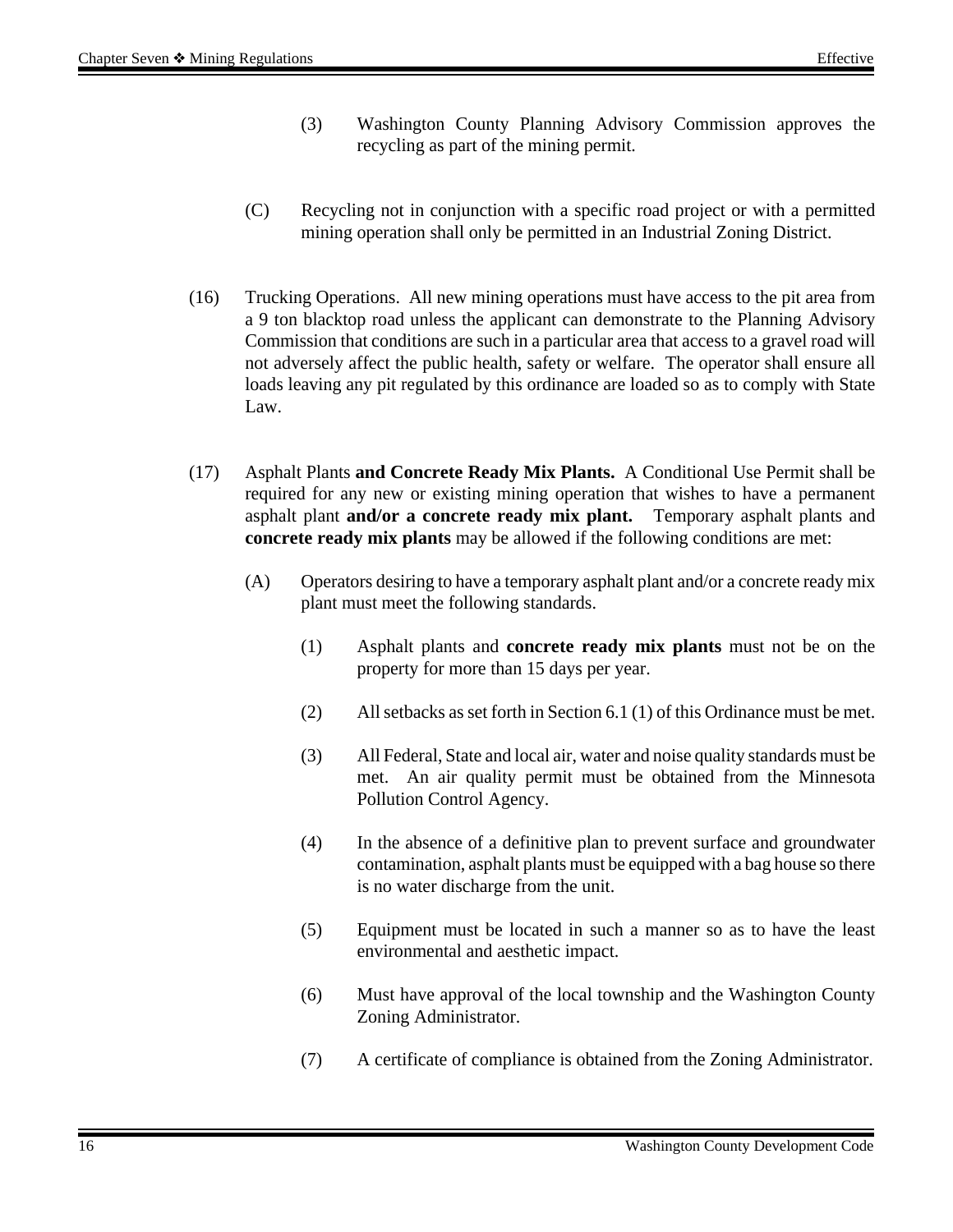- (B) Operators desiring to have a permanent asphalt plant and/or a **concrete ready mix plant** (more than 15 days per year) must meet the following standards:
	- (1) Asphalt operations and **concrete ready mix plants** established after the effective date of this Ordinance must encompass at least 40 acres under permit.
	- (2) All setbacks as set forth in Section 6.1 (1) of this Ordinance must be met unless it was in existence as a permanent asphalt plant on the effective date of this Ordinance; in which case, it cannot expand unless it complies with the setbacks set forth in Section 6.1 (1)
	- (3) All Federal, State and local air, water and noise quality standards must be met. An air quality permit must be obtained from the Minnesota Pollution Control Agency.
	- (4) In the absence of a definitive plan to prevent surface and groundwater contamination, asphalt plants must be equipped with a bag house so there is no water discharge from the unit.
	- (5) Equipment must be screened and located in such a manner so as to have the least environmental and aesthetic impact.
- (C) A temporary asphalt plant in conjunction with a specific road project will be allowed subject to the following conditions:
	- (1) All Federal, State and local air, water and noise quality standards must be met. An air quality permit must be obtained from the Minnesota Pollution Control Agency.
	- (2) A certificate of compliance must be obtained from the Washington County Zoning Administrator.
	- (3) The processing equipment must be located in such a manner so as to have the least environmental and aesthetic impact.
	- (4) Site selection shall not have a negative effect on the public health, safety, and welfare.
	- (5) The local governing body must approve the request.
	- (6) The asphalt plant shall not be on the property for more than 120 days.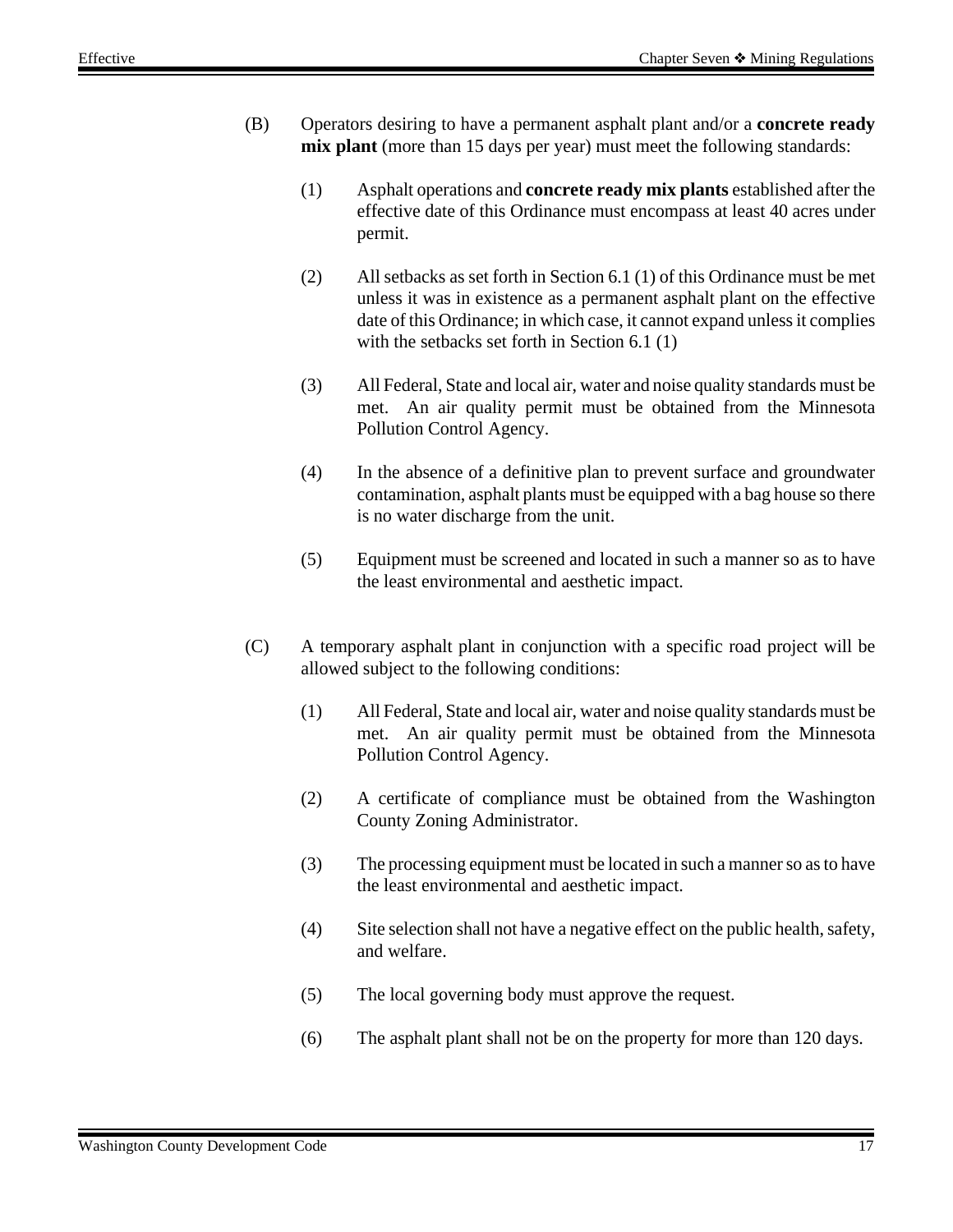- (7) In the absence of a definitive plan to prevent surface and groundwater contamination, asphalt plants must be equipped with a bag house so there is no water discharge from the unit.
- (8) No materials, outside of the designated right-of-way, may be excavated or removed from the site without a conditional use permit for mining."
- (9) A bond, in an amount determined by the Zoning Administrator, must be posted to assure restoration of the site.
- (10) Asphalt plants not associated with a permitted mining operation or temporary road project or not in existence as of the effective date of this ordinance shall only be allowed in Industrial Zoning Districts.
- (18) Fuel Storage. All on-site storage of fuel must meet Federal, State and local standards.

#### *SECTION 7. RECLAMATION*

- *7.1* The applicant must submit a reclamation plan consisting of graphic representation as required in Section 5 along with the written text. The plan must contain the following elements:
	- (1) Intent of reclamation.
	- (2) Methods and processes of reclamation.
	- (3) Initial condition of mining site.
	- (4) Limits of various operational areas.
	- (5) Phasing and timing of operations and reclamation including areas to be stripped of overburden.
	- (6) Final condition of site, including proposed contours and potential development plan.
	- (7) Relation of final site condition to adjoining land forms and drainage features.
	- (8) Relation of reclaimed site to planned or established uses of surrounding land
	- (9) A plan for maintenance of reclaimed area.
	- (10) A detailed cost estimate of reclamation.
- *7.2* Timing. Restoration should proceed in a continuous manner and must be subject to review and approval at each annual inspection and at the end of the permit period.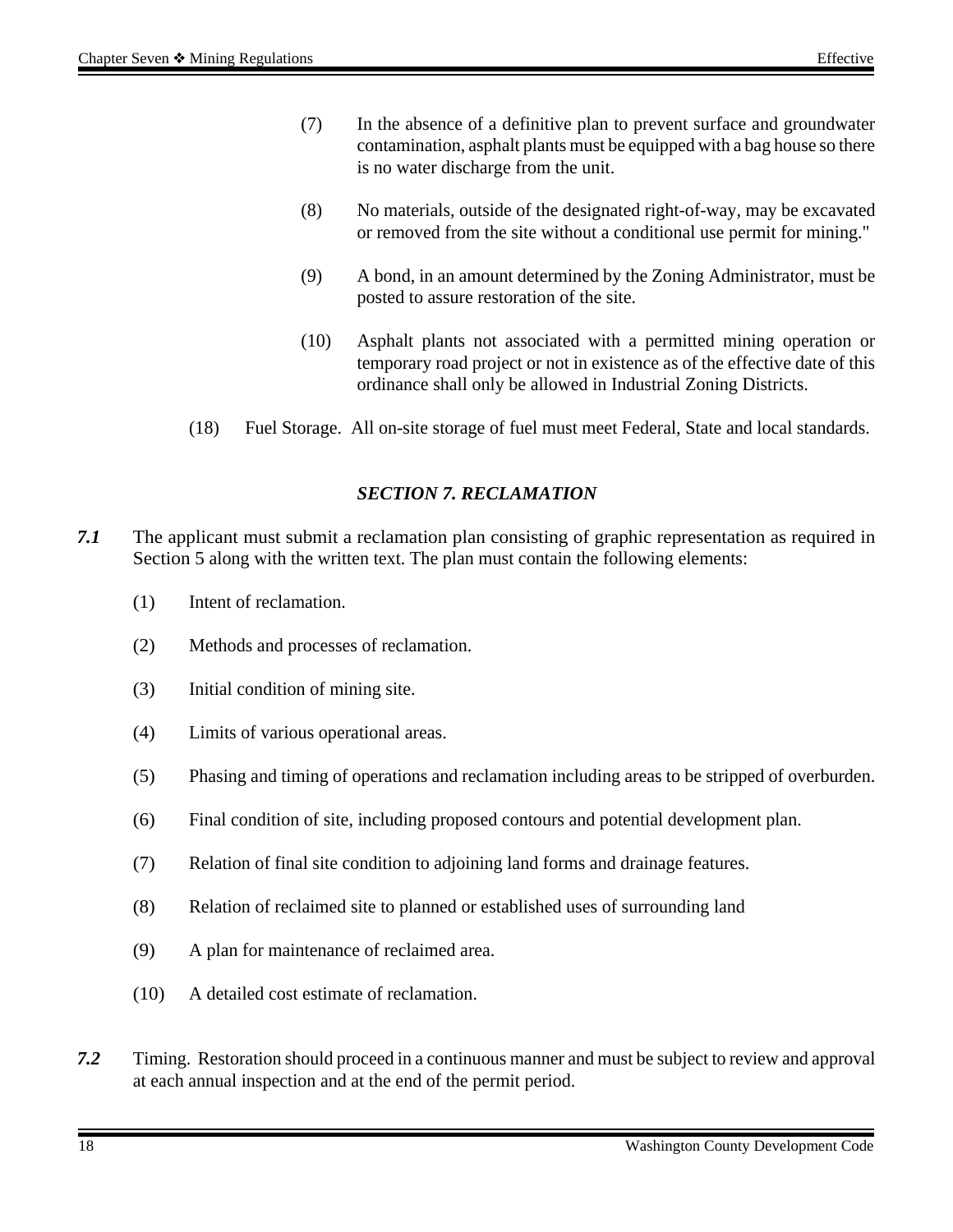- *7.3* Excavations resulting in the accumulation of substantial water areas after rehabilitation must meet the following requirements:
	- (1) The water depth must not be less than three (3) feet measured from the low water mark, unless a plan for creation of a wetland or marsh has been approved.
	- (2) All banks shall be sloped to the water line at a slope which shall not be steeper than four (4) feet horizontal to one (1) foot vertical.
	- (3) All banks shall be surfaced with soil of a quality at least equal to the topsoil of land areas immediately surrounding and to a depth of at least four (4) inches; sodding or seeding and mulching is also required. Mulch must be properly anchored.
	- (4) Such topsoil as required by Subsection 3 above shall be planted with trees, shrubs, legumes or grasses;
	- (5) Slopes on reclaimed areas shall not be steeper than four (4) feet horizontal to one (1) foot vertical, except in cases where non-erodible conditions are present and the Planning Advisory Commission approves the reclamation plan.
	- (6) In man-made groundwater lakes, the bottom contour shall be gradually sloping from the shoreline to the deepest portion of the water body a maximum slope of 6 feet horizontal to 1 foot vertical for at least 100 feet from the proposed shoreline toward the center of the water body. Beyond 100 feet in horizontal distance, the slope of the bottom contours may be no steeper than 3:1.
	- (7) All groundwater lakes or wetlands created as part of the end use plan for a mined area shall be subject to the County's Shoreland Management Ordinance. Such lakes and wetlands shall be classified as "Natural Environment (LS-1)" shoreland areas. Department of Natural Resources guidelines for surface water creation shall be closely followed.
- *7.4* Excavations not resulting in water areas after rehabilitation but which must be graded or backfilled, shall meet the following requirements:
	- (1) Fill shall be inspected and certified as being clean (free of volatile organic compounds and heavy metals) before being used for reclamation. Organic soil shall be used only for topsoil.
	- (2) Such grading or back-filling shall be made with non-noxious, nonflammable, noncombustible solids;
	- (3) The graded or backfilled area shall not collect or permit stagnant water to remain therein;
	- (4) The peaks and depressions of the area shall be reduced to a gently rolling topography in substantial conformity to the land area immediately surrounding and which will minimize erosion due to rainfall;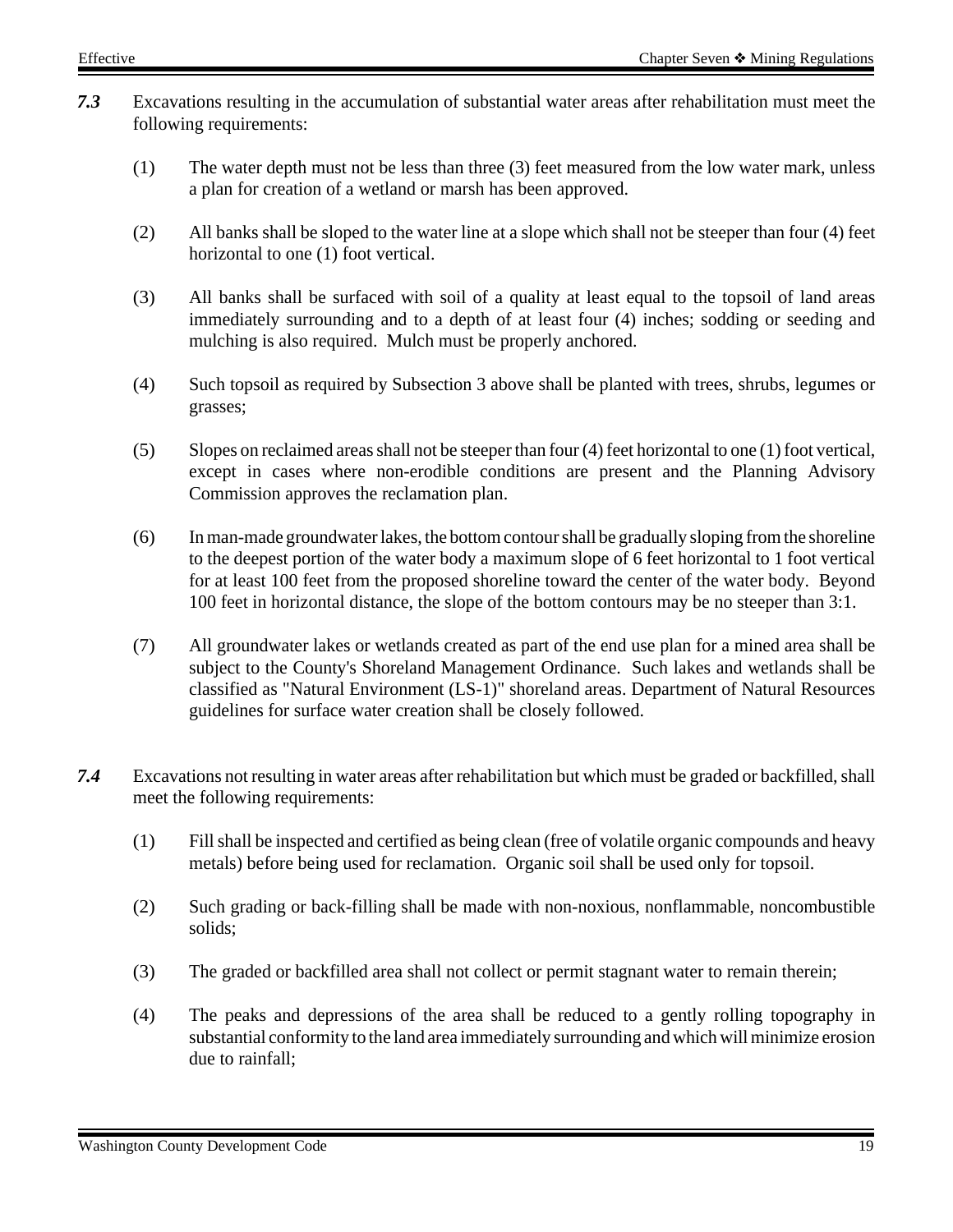- (5) Such graded or backfilled area shall be surfaced with soil of a quality at least equal to the topsoil of land areas immediately surrounding, and to a depth at least four (4) inches;
- (6) Such topsoil as required by 7.3 (5) above shall be planted with trees, shrubs, legumes or grasses.
- (7) Slopes on reclaimed areas shall not be steeper than four (4) feet horizontal to one (1) foot vertical, except in cases where non-erodible conditions are present and the Planning Advisory Commission approves the reclamation plan.
- (8) All rehabilitation areas which are planned for building purposes shall have a final elevation at least 10 feet above the normal ordinary groundwater level. If public sewer is not available, plans for on-site septic systems must be considered. If area is backfilled for purposes of future development, the soil must be compacted, and subsequently tested by a registered soils engineer and approved.
- *7.5* Drainage. Reclamation shall proceed in such a way that natural and storm drainage, where it enters and leaves the premises, shall be altered only to the least degree necessary to carry out excavation and related activities. Any alteration of natural and storm drainage shall not adversely affect public roads or neighboring uses.
- *7.6* Cover and Planting. The reclamation area shall be planted with grass, trees, shrubs, or other vegetation to prevent erosion and provide for screening and natural beauty. Technical assistance and soils data should be obtained from the county agricultural agent, appropriate state and federal officials, conservation districts, and the nearest soil conservation service office.
- *7.7* Topsoil. When topsoil is stripped or removed, it must be set aside on the site for re-spreading over the excavated area. These overburden stockpiles must be used to minimize the effects of erosion of wind or water upon public roads, streams, or adjacent land uses and shall not be sold or removed from the property.
- *7.8* Removal of Structures. Within a period of six (6) months after the termination of a mining operation, or within six (6) months after abandonment of such operation for a period of six (6) months, or within six (6) months after expiration of a sand and gravel permit, all buildings and other structures not otherwise allowed under the Zoning Ordinance must be removed from the property and the property restored in conformance with the reclamation plan.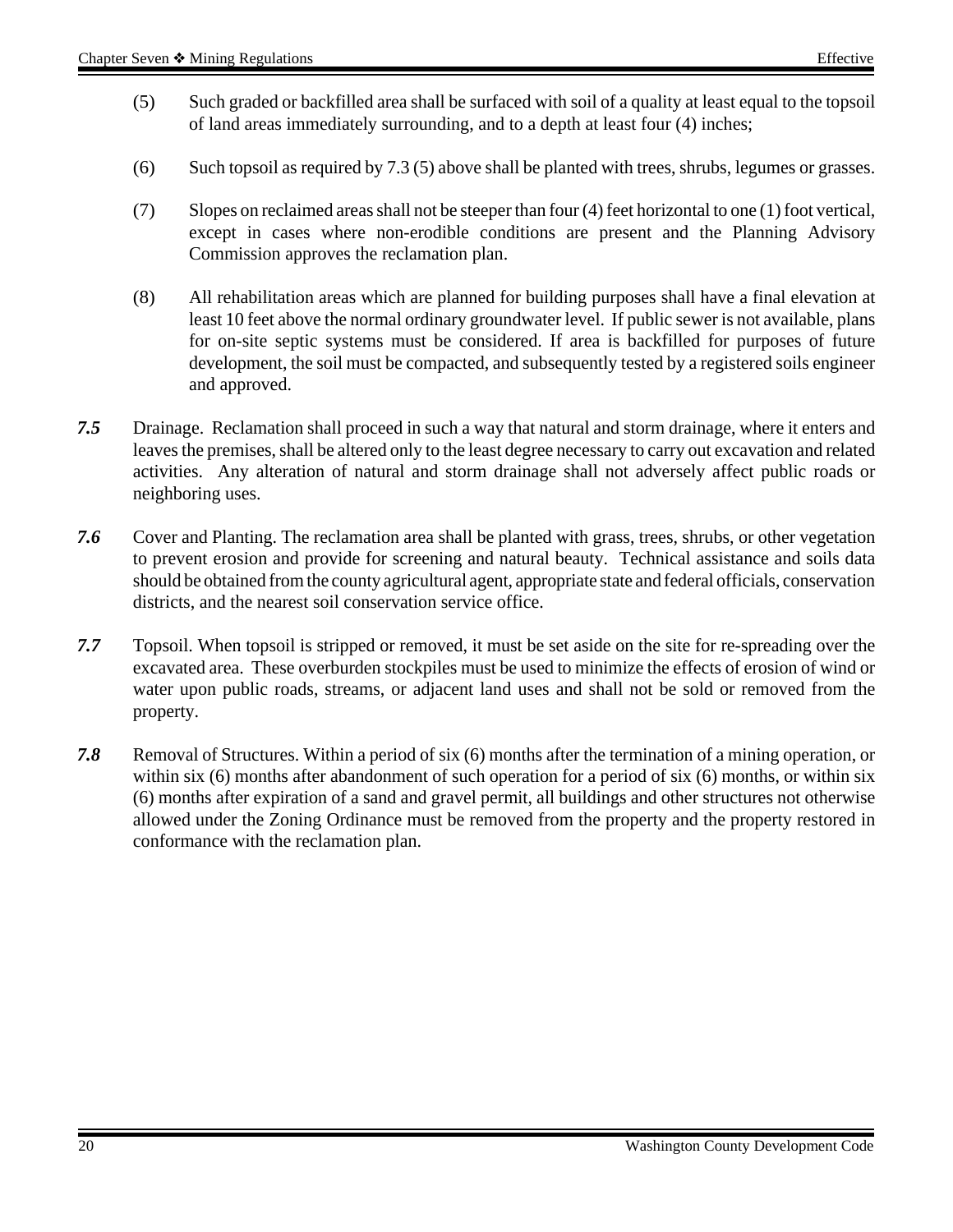#### *SECTION 8. INSURANCE, FINANCIAL GUARANTEES, FEES & INSPECTIONS*

- *8.1* Insurance. The operator shall provide proof of bodily injury, property damage, and public liability insurance in the amount of \$1,000,000 for any occurrence, including blasting insurance if blasting is allowed as part of the permit.
- *8.2* Bond. An operator must post a bond, cash deposits or other security, in such form and sum as the Governing Body may require, running to the County, to cover the cost of reclamation of the property. The bond amount shall not exceed \$10,000 per acre of ground to be stripped of overburden. Bonds shall be for a minimum of one (1) year, and shall include a provision for notification to the County at least 30 days prior to cancellation or non-renewal.
- *8.3* Fees. Permit fees will be charged based on resolution of the County Board. Fees shall cover all administrative costs associated with the permit application, annual review, and costs of inspections.
- *8.4* Inspections. As a condition of approval of a mining permit, Washington County staff has the right to go on the subject property after providing reasonable notice to the operator.

## *SECTION 9. VIOLATIONS & PENALTIES*

- *9.1* Any firm, person or corporation who violates any of the provisions of these regulations shall be guilty of a full misdemeanor and upon conviction thereof shall be subject to a fine and/or imprisonment as provided by law. Each day that a violation is permitted to exist shall constitute a separate offense.
- *9.2* In the event of a violation or threatened violation of any of the terms of this ordinance, the County may take appropriate action to enforce this Ordinance, including application for injunctive relief, action to compel performance or other appropriate action to court if necessary to prevent, restrain, correct or abate such violations or threatened violations. Upon motion, the court may award costs, disbursements and reasonable attorney's fees and witness fees, which costs and fees can be assessed against the land.
- *9.3* Whenever necessary to enforce any of the provisions of this Ordinance or whenever there is reasonable cause to believe that a violation of this Ordinance has occurred or is about to occur, an authorized agent of the County may enter any building or upon any premises at all reasonable times to inspect the same or to perform any duties imposed by this Ordinance, provided that if such building or premises be occupied, the authorization shall first present proper credentials and demand entry and if such building or premises be unoccupied, shall first make a reasonable effort to locate the owner or other persons having charge or control of the building or premises and demand entry. If such entry is refused, the County shall have recourse to every remedy provided by law to secure entry, including administrative and judicial search warrants.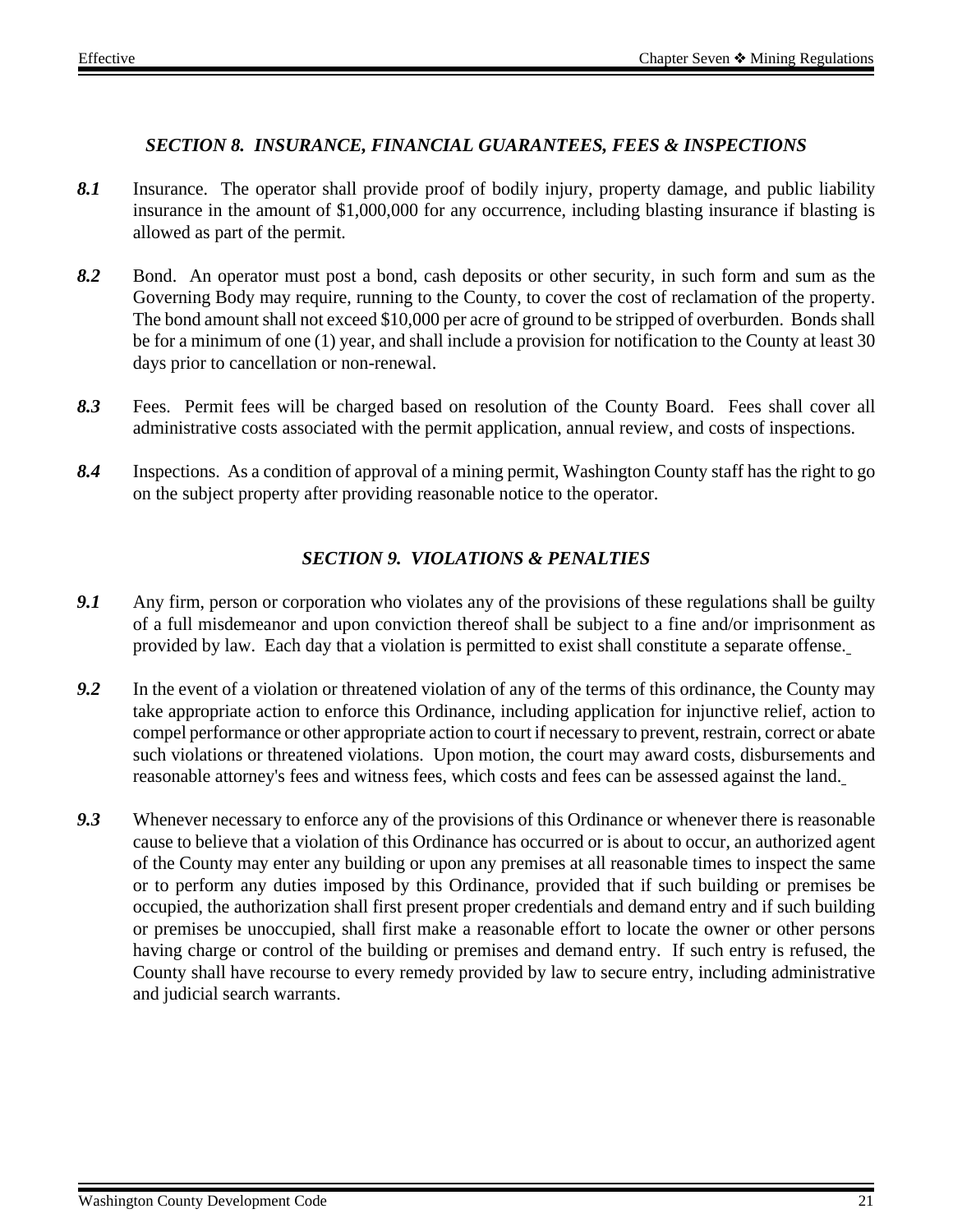### *SECTION 10. TERMINATION OF PERMIT*

- *10.1* Any permit granted pursuant to this ordinance may be revoked for a violation of any provisions of this ordinance or any conditions of the permit.
- 10.2 Revocation shall not occur earlier than ten (10) County working days from the time written notice of revocation is served upon the permittee or if a hearing is requested, until written notice of the Planning Advisory Commission action has been served on the permittee. Notice to the permittee shall be served personally or by registered or certified mail at the address designated in the permit application. Such written notice of revocation shall contain the effective date of the revocation, the nature of the violation or violations constituting the basis of the revocation, the facts which support the conclusions that a violation or violations have occurred and a statement that if the permittee desires to appeal, he must, within ten (10) working days, exclusive of the day of service, file a request for a hearing. The hearing request shall be in writing, stating the grounds for appeal and served personally or by registered or certified mail on the Washington County Public Health Department by midnight of the tenth County working day following service. Following the receipt of a request for hearing, the Washington County Department of Transportation and Physical Development shall set a time and place for the hearing, which hearing shall be conducted in accordance with the procedures set forth in Section 9 of the Washington County Development Code.

## *SECTION 11. EFFECTUATION*

- *11.1* It is hereby declared to be the intention that the several provisions of this Ordinance are separable in accordance with the following:
	- (1) If any court of competent jurisdiction shall adjudge any provision of this Ordinance to be invalid, such judgment shall not affect any other provisions of this Ordinance not specifically included in said judgment.
	- (2) If any court of competent jurisdiction shall adjudge invalid the application of any portion of this Ordinance to a particular property, building, or other structure, such judgement shall not affect the application of said provision to any other property, building or structure not specifically included in said judgement.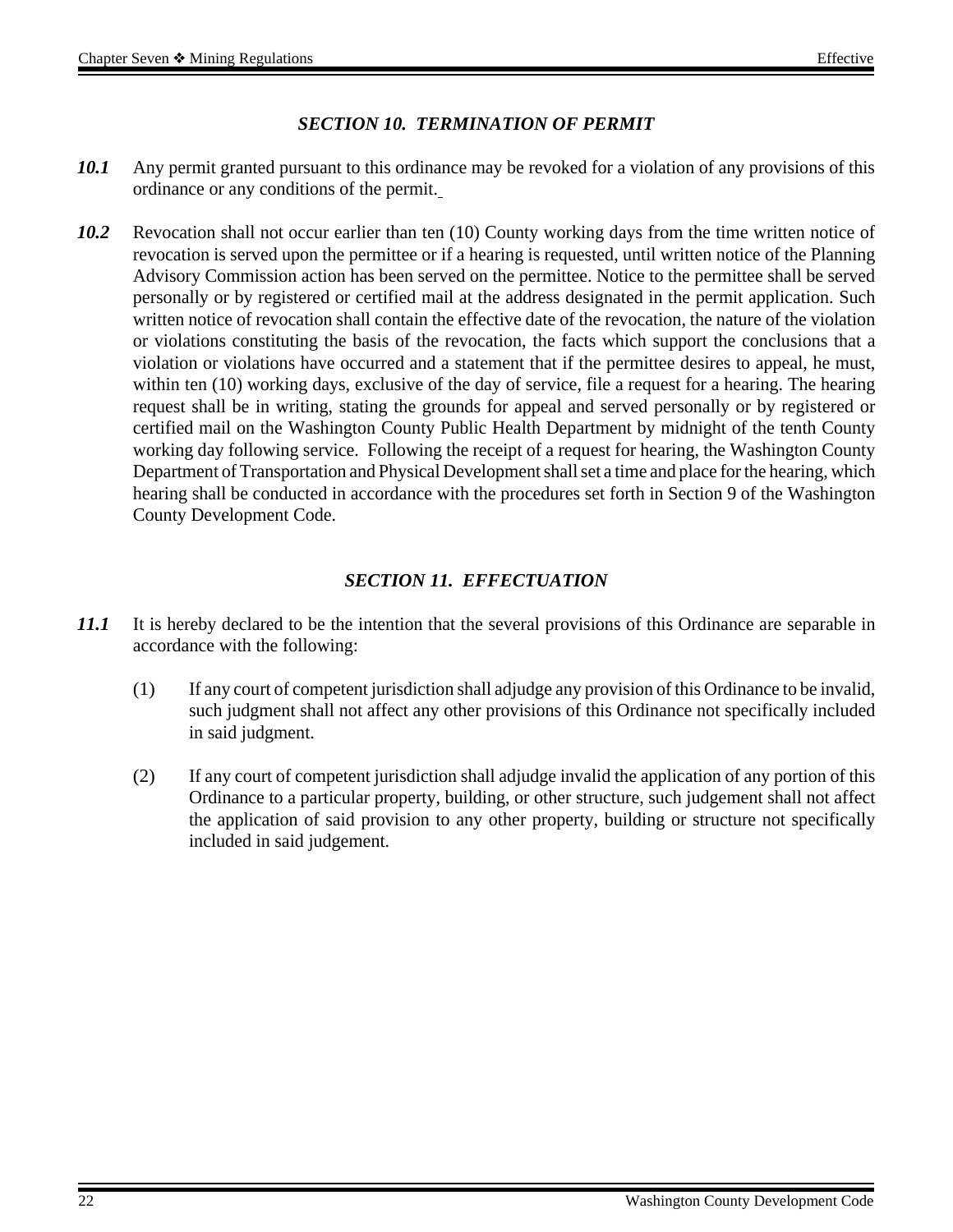BOARD OF COUNTY COMMISSIONERS

WASHINGTON COUNTY, MINNESOTA RESOLUTION NO. 99-088

#### . Transportation & Physical DATE July 27, 1999 1999 DEPARTMENT Development - Land Management MOTION BY COMMISSIONER Peterson SECONDED BY COMMISSIONER Hegberg

#### RESOLUTION ADOPTING THE WASHINGTON COUNTY DEVELOPMENT CODE CHAPTER SEVEN, MINING REGULATIONS ORDINANCE NO. 140

WHEREAS, Washington County is authorized to carry on County planning and zoning activities in the unincorporated areas of the County pursuant to MINN. STAT. CHAPT. 394; and

WHEREAS, MINN. STAT. § 473.851, *et. seq.* requires the County's planning and zoning activities to be consistent with the Metropolitan Systems Statement Plan; and

WHEREAS, in order to implement this requirement, counties are required to adopt a comprehensive plan; and

 WHEREAS, the Washington County 2015 Comprehensive Plan was adopted by the Washington County Board of Commissioners on April 22,1997 and became effective October 1,1997 as Washington County Ordinance No. 124; and

WHEREAS, MINN. STAT. § 473.865 requires counties to adopt the official controls described in their Comprehensive Plan so as to implement the Comprehensive Plan; and

WHEREAS, on March 23, 1999, the Washington County Planning Advisory Commission referred the Mining Regulations in the form of Chapter Seven of the Washington County Development Code to the County Board with their recommendations as required by MINN. STAT. § 394.25; and

WHEREAS, on June 15, 1999 and July 13, 1999, the Washington County Board of Commissioners conducted a public hearing to consider adopting Chapter Seven of the Washington County Development Code as required by MINN. STAT. § 394.26 and MINN. STAT. § 375.51.

NOW, THEREFORE, BE IT RESOLVED, that for the purposes of implementing the Washington County 2015 Comprehensive plan pursuant to MINN. STAT. § 394.25, the Board of Commissioners of Washington County ordains:

1. Chapter Seven of the The Washington County Development Code attached hereto is hereby adopted in its entirety as Washington County Ordinance No. 140 and is declared to be effective from and after its publication date according to law.

2. From and after the effective date of Ordinance No. 140, the previous Washington County Mining Ordinance No. 85, effective December 18, 1990, together with all amendments thereto is repealed.

| ATTEST:                     |                   |            |     |
|-----------------------------|-------------------|------------|-----|
| James R. Schug              |                   | <b>YES</b> | NO. |
| <b>County Administrator</b> | <b>ABRAHAMSON</b> | X          |     |
|                             | <b>HEGBERG</b>    | X          |     |
| <b>Wally Abrahamson</b>     | <b>PETERSON</b>   | X          |     |
| Chairman, County Board      | <b>PULKRABEK</b>  | X          |     |
|                             | <b>STAFFORD</b>   |            |     |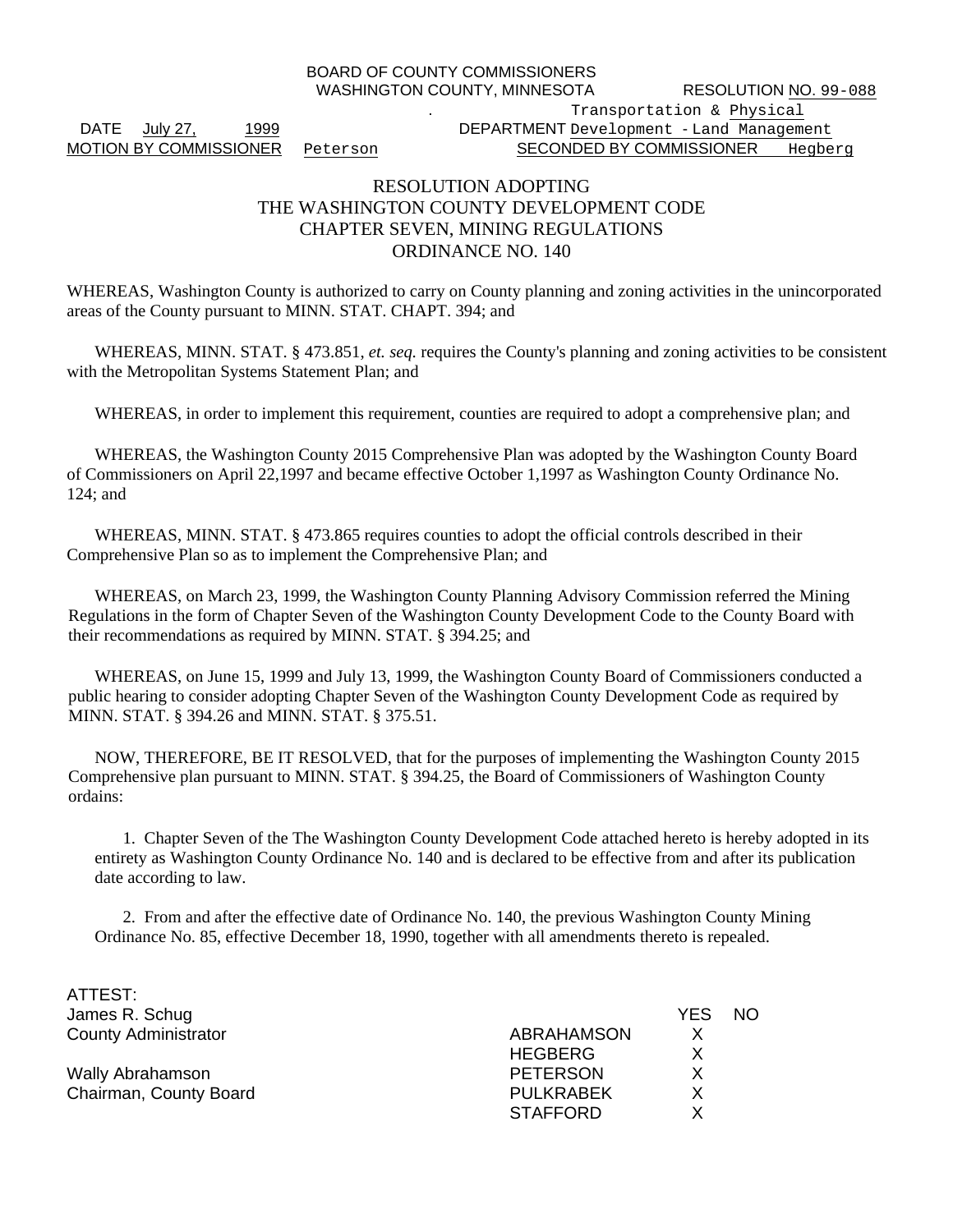## SUMMARY WASHINGTON COUNTY DEVELOPMENT CODE CHAPTER SEVEN MINING REGULATIONS ORDINANCE NO. 140

MINN. STAT. §§ 473.851 to 473.871 require counties to adopt a comprehensive plan to guide the physical development of the county. The plan must be periodically updated to be consistent with the Metropolitan System Statements. To implement the land use component, the counties are also required to adopt official controls.

Since 1979, the official controls of Washington County have been found in the Washington County Development Code. This code regulates such things as agricultural, residential and commercial land uses, the use and development of the St. Croix River corridor and the shoreland and bluffland areas adjacent to other rivers, lakes and streams, state and federally funded "201 sewage treatment systems, mining operations, flood plain developments, officially mapped areas, the location, design, installation, use and maintenance of on-site sewage treatment systems and standards and procedures to be employed in the subdivision of land. On October 1, 1997 in response to the most recent Metropolitan System Statement, Washington County adopted its 2015 Comprehensive Plan.

In order to implement the plan and consistent with the power granted to counties in MINN. STAT. CHAPT. 394, the existing Washington County Mining Regulations Ordinance originally adopted on December 18, 1999 as Ordinance No. 85, has been repealed and in its place, the Washington County Board of Commissioners has adopted new Mining Regulations as Ordinance No. 140, setting forth the regulation of the removal of sand, gravel, rock, soil and other materials within the unincorporated areas of Washington County. These Mining regulations are found in Chapter Seven, which is divided into eleven sections. These regulations will be effective on August 11, 1999 (publication date) after their publication according to law.

Sections 1 and 2 set forth the intent, purpose, scope and application of the regulations. In order to provide for the economic availability and removal of sand, gravel, rock, soil and other material vital to the growth of Washington County, the County must establish regulations, safeguards and controls regarding noise, dust, traffic, drainage, ground water quality, potential pollution cause by wind, soil erosion and sedimentation. Such regulations shall minimize the environmental and aesthetic impacts on mined or adjacent properties.